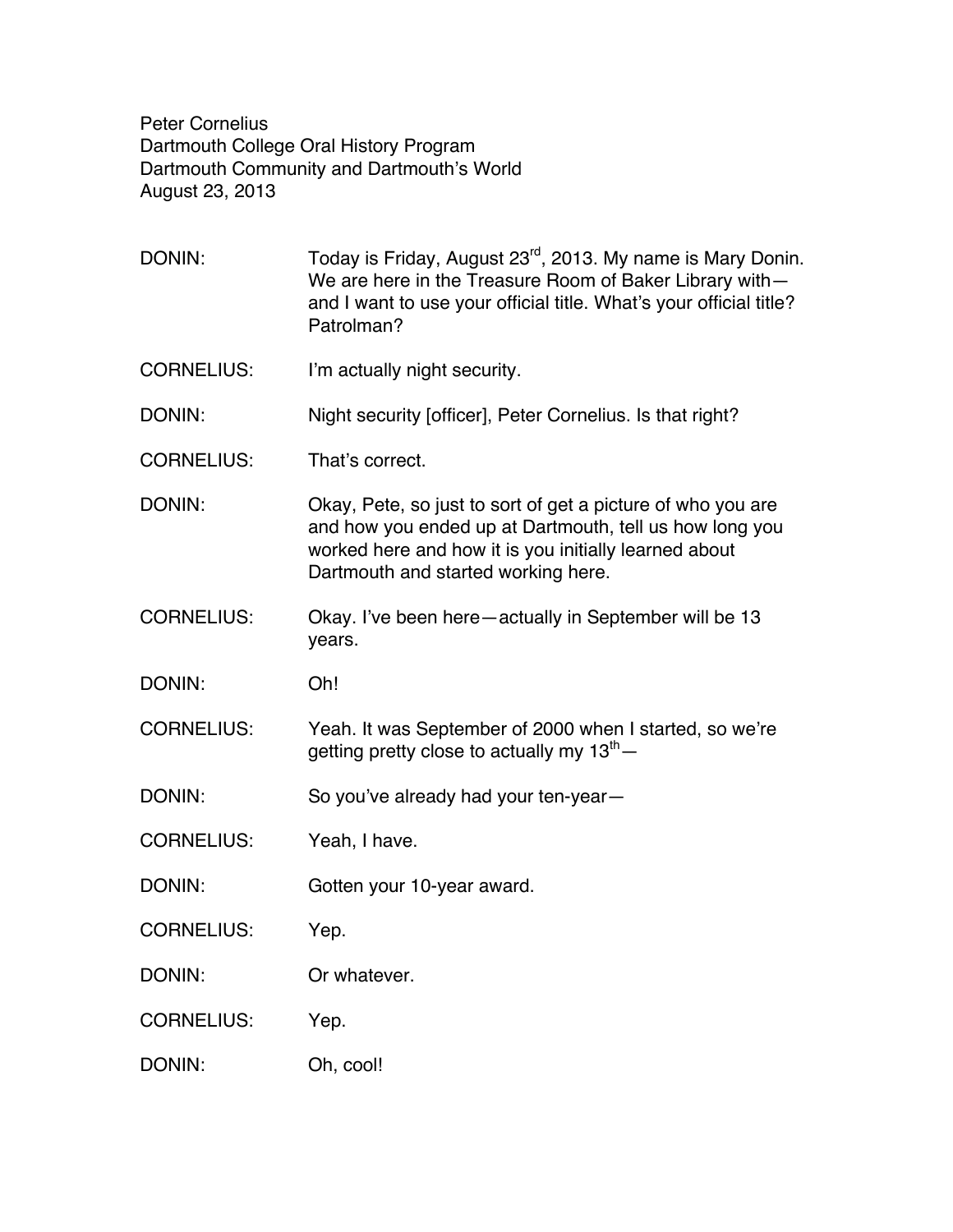CORNELIUS: My four-weeks' vacation.

DONIN: Oh, yeah.

CORNELIUS: Yeah.

DONIN: Let's talk about the important—that's right. [Laughs.] So how did you know about Dartmouth?

CORNELIUS: Okay. So my wife has worked here since 1989.

DONIN: Oh, I didn't know that.

CORNELIUS: Yeah. She works in development. And—I'll try to keep this concise as I can. I've—Before I came to Dartmouth, I always worked in warehousing and I worked for a huge, probably the biggest produce chain or grocery chain in the Northeast.

DONIN: Wow.

CORNELIUS: And I worked in Massachusetts, Hatfield, Massachusetts. Originally I worked in White River Junction, and the company expanded, and it was either Brattleboro or Hatfield, Massachusetts. And, because I had done produce all the time I was there, they offered me a position as a produce inspector to go there. So I went to Hatfield, and I was a produce inspector for—I forget now exactly when I started as a produce inspector. Um, and I did that I think roughly for about—the first three years, they put me up in a hotel, so it wasn't a problem because it was 200 miles a day round trip if I was driving it, so originally I stayed in a—they put me up in a hotel on the days that I worked. I worked three to four days a week, still 40 hours. And it lasted for about three years, give or take.

> And then budget stuff always changed, and they were, like, "Oh, sorry, we can't do the hotel anymore." So I was kind of on my own. So I stayed with my brother-in-law for a little bit, who lived in Brattleboro. That saved the trip a little bit. But I felt… like—He never complained, but I just felt—you know, he has a full family. It was just a pain. So I decided, *I'm just gonna drive home. I'm gonna gear myself.* So for about six years, I drove 200 miles a day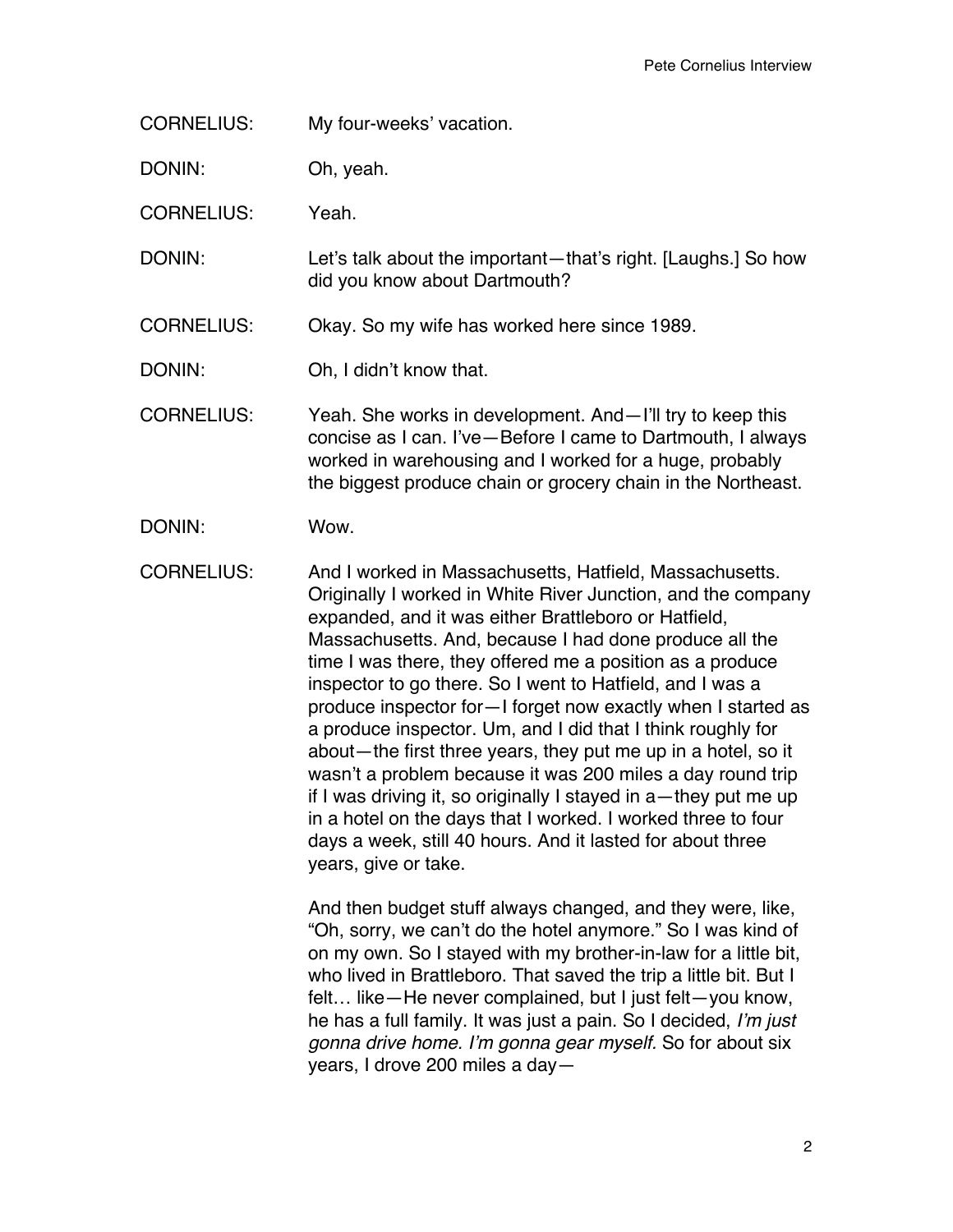DONIN: [Sharp intake of breath.]

CORNELIUS: —back and forth from Hartland, Vermont, to Hatfield, Mass.

DONIN: Unbelievable.

CORNELIUS: And I loved my job there, so it didn't really—I guess—now I look back at it, and I'm, like, *How did I do that?!* When I drive—we go to South Carolina on vacation every year, and we always go by the exit I used, and I'm thinking, *How did I*—but you do what you have to do. And I loved my job, so but it got to a point where I was trying to get—like, I drove in the worst weather you could imagine. You know, it was year 'round.

- DONIN: Down 91 in the winter.
- CORNELIUS: Yeah, it was terrible. I mean, I went off the road I don't know how many times. The interstate was closed I don't know how many times. You know, it was just that type of stuff. And then I'd be so exhausted because I worked in a warehouse and it was, at best, 35 degrees the whole time I was there—and it just makes you tired. And so you gave me a nice warm vehicle, and in about an hour—you know, you used to just kind of—so it got to a point where either I was going to kill myself or somebody else on the road, 'cause I would pull into my driveway and my wife would find me a couple of times just asleep in my truck.

DONIN: You couldn't even get out of the car.

CORNELIUS: Because I was so exh- —I get home, and I'm, like, *I am here. I made it.* And I just put my head back and out I went. But I had to turn around and be back to work—you know. So my wife had been on me. She didn't want to move to Hatfield. She loves Dartmouth and she loves her job, so and my kids did not want to move to Massachusetts in that area. So I more or less, to appease everybody, because my wife says, "Just apply up at Dartmouth." And there was always custodial positions and not anything better than a custodial position, but I'm like, *I worked hard to be a produce inspector*. Like, I worked with the USDA. I was trained by the USDA and I really was kind of geared that way.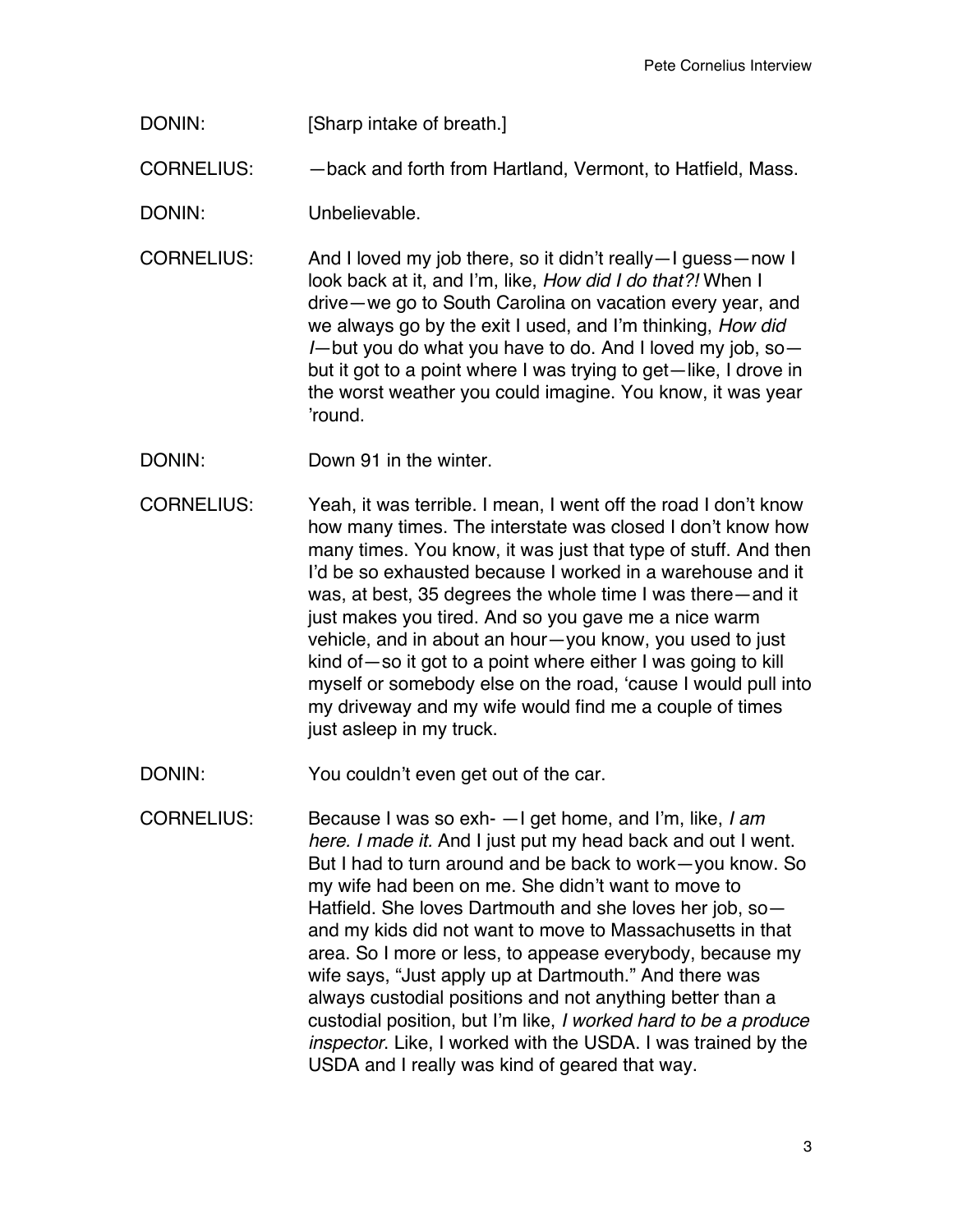But after a lot of thought, it was the right thing to do, so to appease everybody, I said, "I'll apply. I'll just do it." Not really thinking I would get a position. And Bill Flannigan—I'll never forget. He was my supervisor then or the supervisor for FO&M. Called me up and offered me the position.

DONIN: Fantastic. So you knew him ahead of time?

CORNELIUS: I knew him from a friend of a friend type of—and that's how they—it's one of those—you know, getting into Dartmouth, especially with facilities, you need to sort of know somebody. It helps to know somebody. And they say, "This guy's a great worker." 'Cause I had never done custodial work. I didn't even know—I knew what a mop was, but I didn't know—

DONIN: [Laughs.]

CORNELIUS: They handed me this thing called a mini-mop. I'm, like, *What do I—do I push to do it?* You know.

DONIN: [Laughs.]

CORNELIUS: I really did. And I was very— So, he offered me the position, and I knew if I turned it down I would never have another chance. It was—if you get an opportunity to get into Dartmouth, you take it. So I—it was hard. It was really, really hard, one of the hardest decisions I ever made. And I took the position, and that was, like I said, back in September of 2000.

> It was very—it was very odd for me to come here. I'd never gone to college, so I had no past of… you know, like, what it was like to be at college, so it was very—

DONIN: Did it feel strange to you?

CORNELIUS: Very strange, yeah. It wasn't what I was used to because I had always worked in warehousing, from the time I got out of school right up until that point, and it was a whole different environment for me, where we were always told in the warehouse, more or less, "Time is money," so the more you do, the more the company makes, and nobody drags their feet. And I get to Dartmouth, which is a whole different—you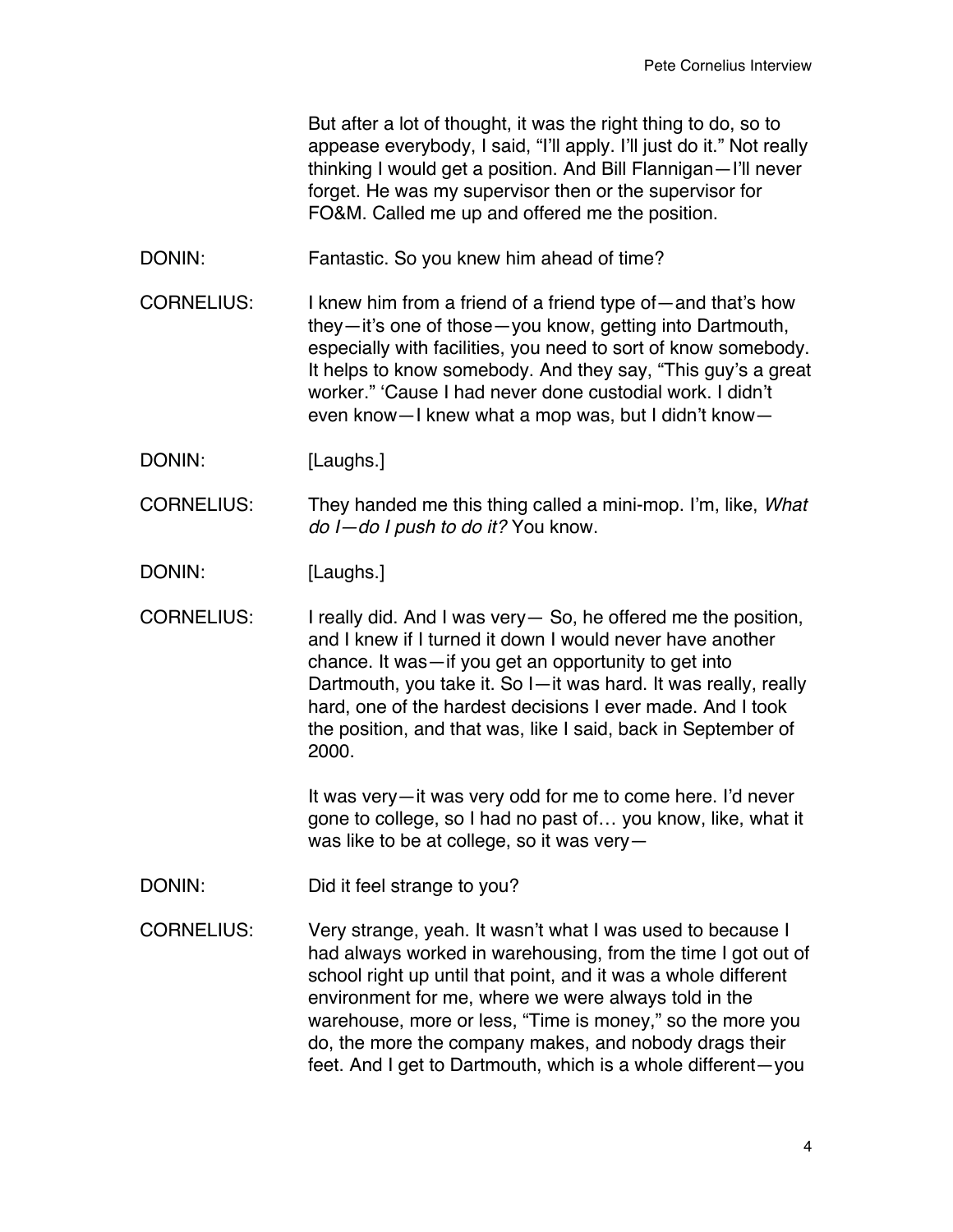know, Dartmouth's not here to make money. It's not a production warehouse. It was a 360.

## DONIN: Yeah.

CORNELIUS: So remember I was talking about, like, being an outsider that's when I totally felt like an outsider. I remember hearing—it seems strange, but the Baker Bells—you know, when they went off, it would be at the hours, and I'm, like,—it was really weird to me. It kind of put it—I'm, like, *Wow, I'm on a college campus.* But I didn't…

DONIN: [Chuckles.]

CORNELIUS: So there's little things like that that stand out.

DONIN: Did you work the night shift?

CORNELIUS: I did, yeah. I think I started out working—I think I did 10 at night until 6:30 in the morning, so I did the full night shift.

DONIN: Wow.

CORNELIUS: And then I just got lucky and got on a second shift, so it made it a little bit more normal.

DONIN: Is the second shift during the day?

CORNELIUS: No, that's 2 p.m. to 10:30.

DONIN: Oh, so at least you're sleeping at night.

CORNELIUS: Yeah, it was a good, happy medium. And then my squad leader left—you're probably familiar—you have a squad leader and then—

DONIN: Yeah.

CORNELIUS: Okay. And Bill Flannigan encouraged me to apply for that. And I'm, like, "But, Bill, I've only been here a couple of months. How can I tell somebody—I don't even know what *I'm* doin' yet."

DONIN: [Chuckles.]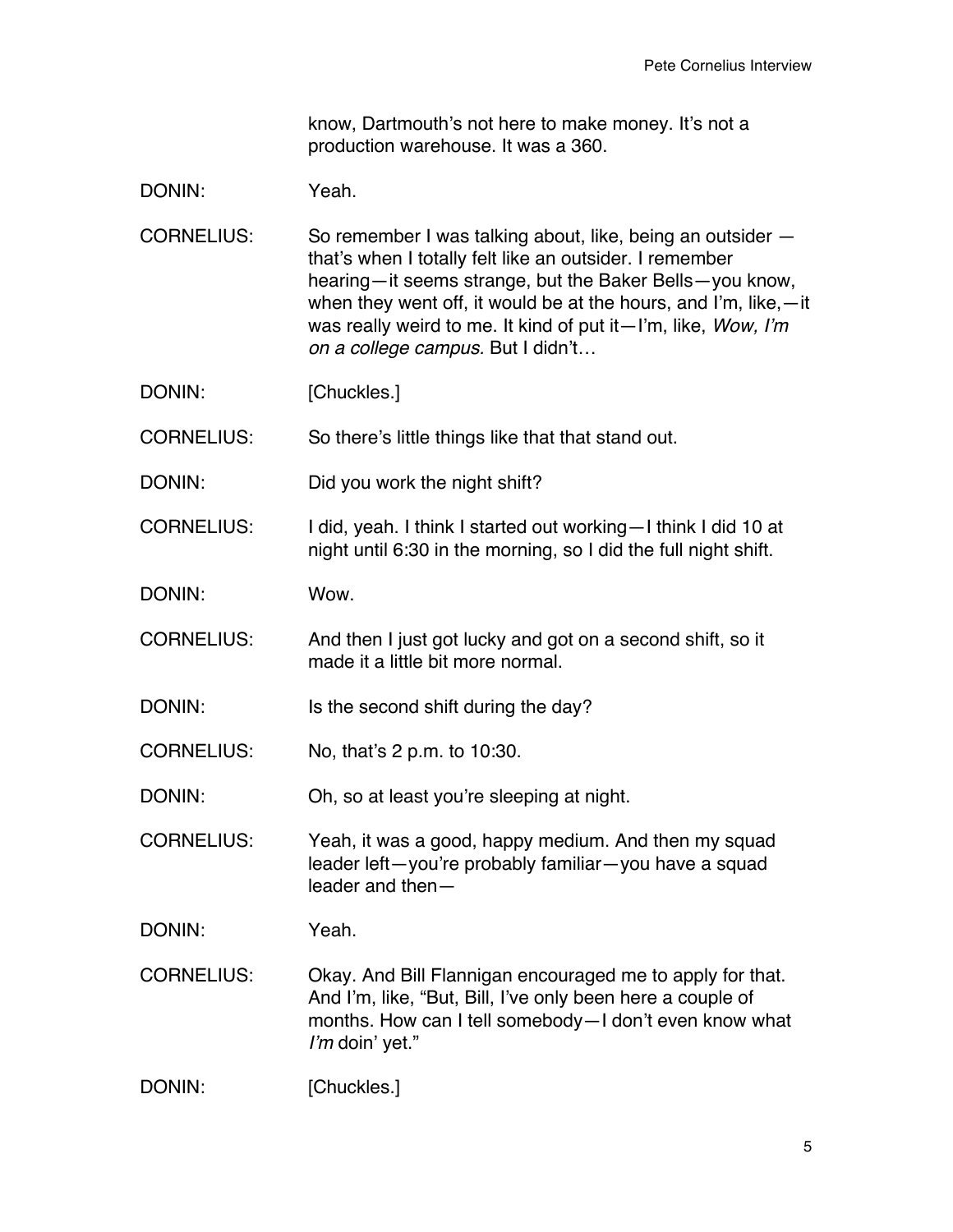- CORNELIUS: And he said, "No, no, there's more to it than that" and blah, blah, blah. So I did—I talked to the people that I worked with, and I says, "Look, I'll take the position," because I knew it was a wise thing for me to do—
- DONIN: Sure.
- CORNELIUS: —in the long run, because I—you know, I didn't know what I wanted to do at Dartmouth, but I knew there was a lot of potential here.
- DONIN: Mm-hm.
- CORNELIUS: So um… so I took the position and everybody worked with me. I think a lot of it—as you know, I'm easy-going and everybody helped me out, and we all worked together and...
- DONIN: Is that when you started working at Rauner?
- CORNELIUS: That was before Rauner, yeah. I slowly worked myself to first shift. I just kept—
- DONIN: Kept getting promoted.
- CORNELIUS: Yeah, more or less.
- DONIN: Those were promotions, right?
- CORNELIUS: Yep, yep.
- DONIN: Well, they knew quality when they saw it.
- CORNELIUS: Thank you. [Chuckles.] Yeah.
- DONIN: Truly. Yeah.
- CORNELIUS: I just worked hard. I knew—you know, I wanted to make the most—I'm not getting any younger, so —

DONIN: Yeah. For sure.

CORNELIUS: —I definitely wanted to make the most out of it. And let's see, I was a custodian—I think after—I get moved around so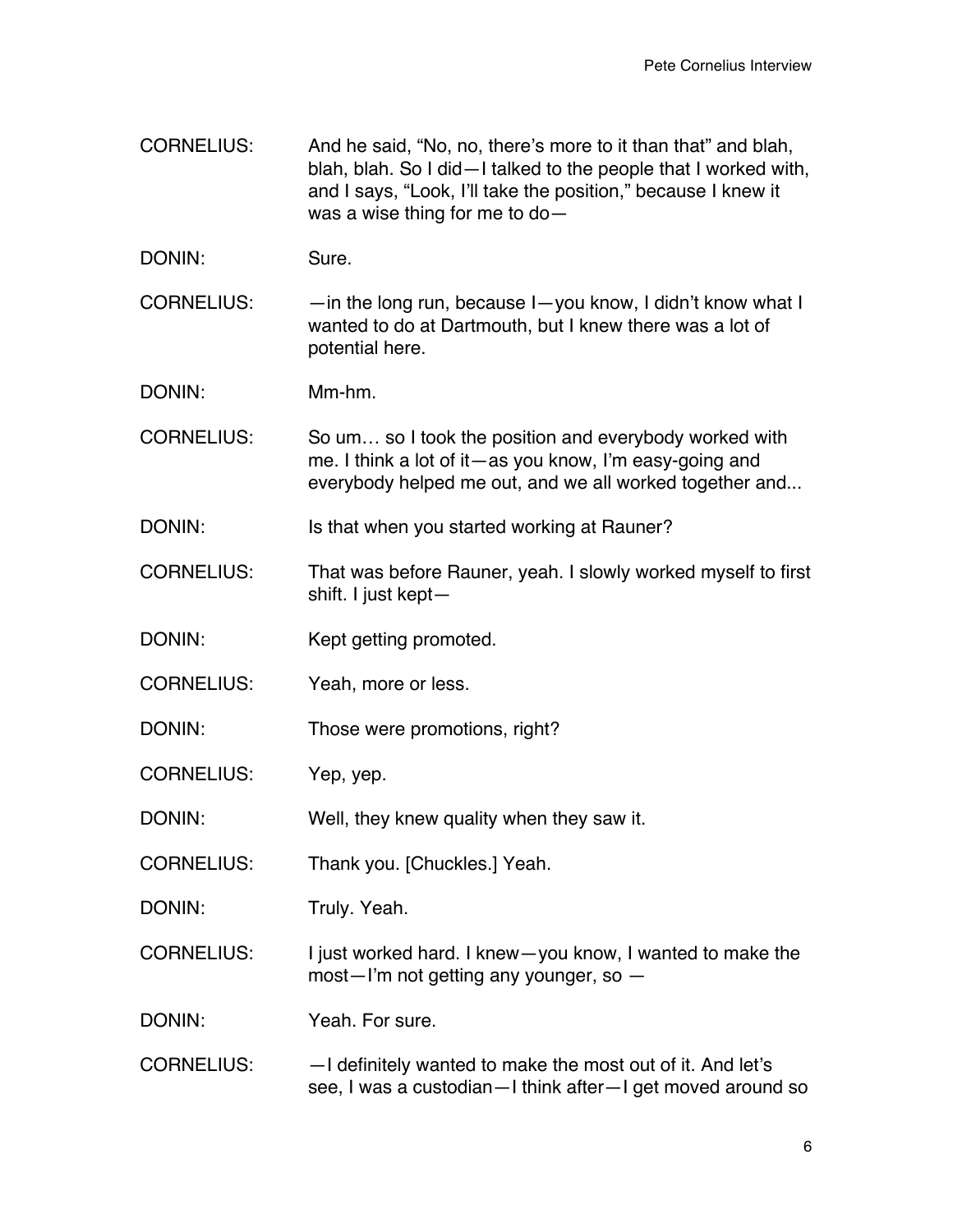much. I worked on the same wing as Safety and Security. So I got to know everybody in Safety and Security, including Harry Kinne, who was the director.

DONIN: Yep.

CORNELIUS: And because I probably have the gift of gab a little bit,  $-$ 

DONIN: [Laughs.]

CORNELIUS: —and I always used to talk to Harry, and just—he's a great guy. And I could talk to him comfortably, and uh—great conversations with him. And a position came up, and he encouraged me to apply for it. And it was the same thing: I'm, like, *I've never done any security.* But the same thing: It's not a lot of what it is. He—you know, "Dartmouth will train you in the right way." And I'm always willing to be trained.

DONIN: So was this to be a night security officer?

CORNELIUS: Exactly. Yeah.

DONIN: Wow.

CORNELIUS: Yeah.

DONIN: So that's a big promotion, too.

CORNELIUS: That was a *big* promotion, to go from that—

DONIN: Yeah.

CORNELIUS: — from working FO&M, custodial, to that.

DONIN: Uh-huh, uh-huh.

CORNELIUS: And there's a lot in between there; I'm just giving you a brief history of how it worked. But had I not—I look back on it now, and I'm, like, *Wow! There's so many things that came together at Dartmouth that I didn't plan on.* And the biggest thing: I love working for security. It fits me perfect. I like talking to people. I love talking to different students. And I've learned now, um, there's so many walks of life here, and I find it so fascinating to talk to, you know, somebody that's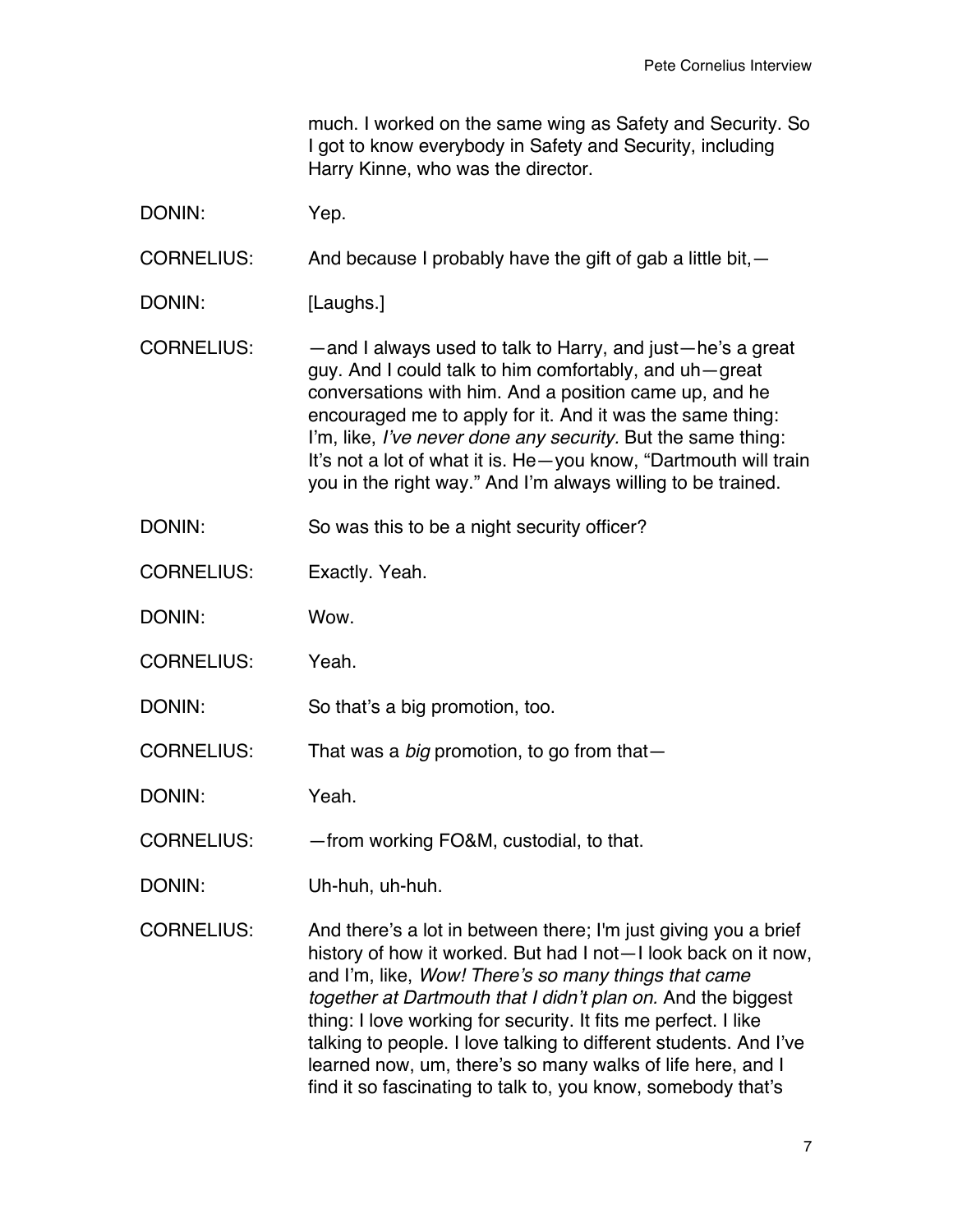had everything in life and their perspective, to people that are here working to get them through every day. I've seen, from the people that—the students that I'm thinking, *How did they get here?* Not in a bad way, but some of the things I've seen them do, and I don't know how many I've said, "You couldn't have possibly been brought up this way."

- DONIN: [Laughs.]
- CORNELIUS: That type of thing.

DONIN: Yeah. But you're seeing the diversity that we're trying to document in this project,—

- CORNELIUS: Right.
- DONIN: —there isn't one kind of Dartmouth student. Like, there isn't one kind of Dartmouth employee.
- CORNELIUS: No. No. We all—I've found—and that's why I feel like I'm—I know when I was reading the questions with community, that's where we feel like more community or part of the community because we all have a common ground where we're all—whatever we do, we all sort of live, work and breathe Dartmouth. We all do. We all come here, and whether you're a student or faculty or staff— most everybody has a—[Sighs.] Down deep, whether they admit it or not, you know, is proud to work here.
- DONIN: Sure.
- CORNELIUS: Or be here or be part of Dartmouth, so we all have a common base of… I don't know how best to explain it…
- DONIN: Yeah. Well, it's a common-we're all bonding together-
- CORNELIUS: Yeah. Yeah.
- DONIN: — over the fact that we are serving Dartmouth in some way or another.
- CORNELIUS: Exactly.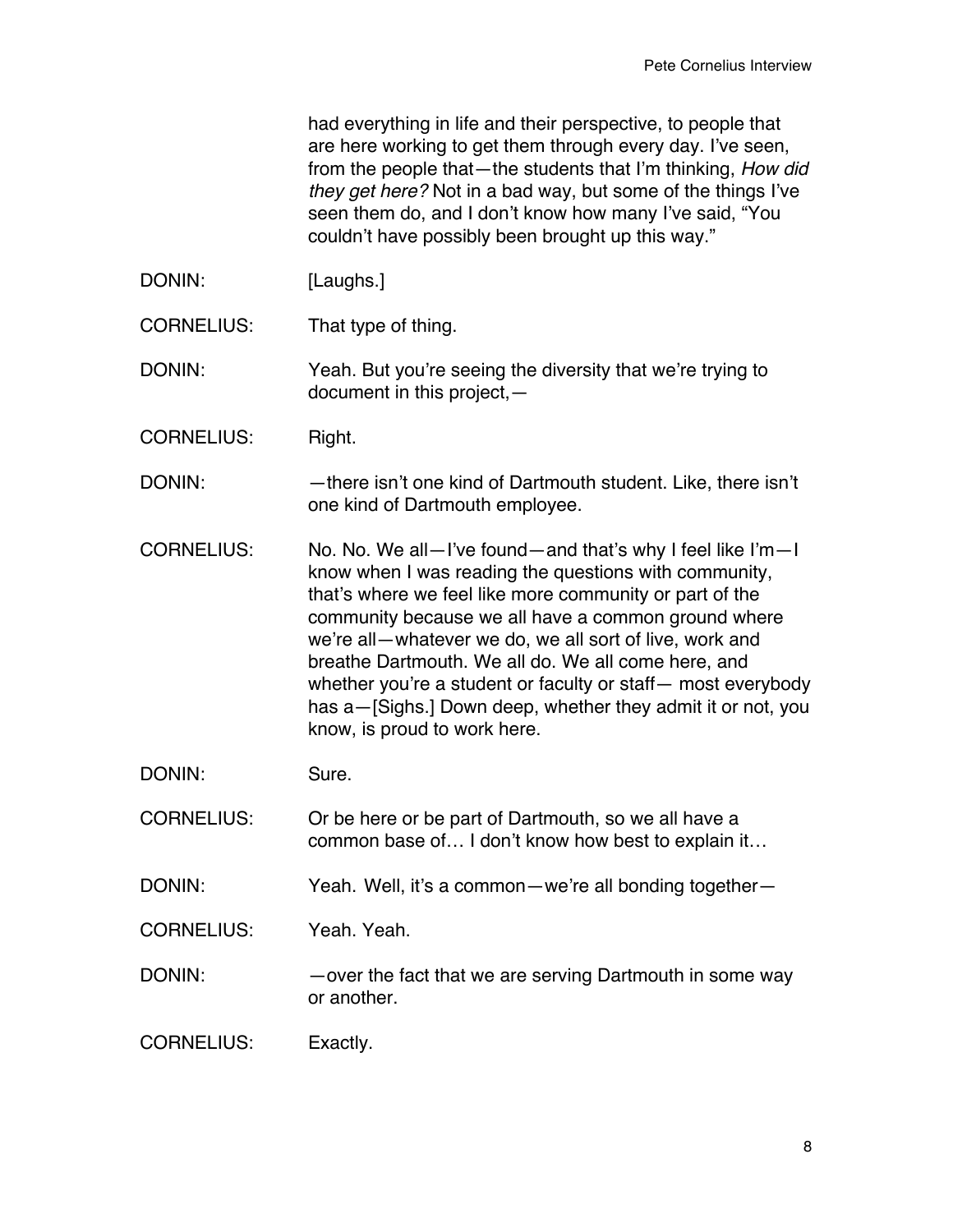DONIN: And we're all advancing the mission, which is to get these kids educated and get them out of here into the world—

CORNELIUS: Right.

- DONIN: — and watch the next batch come in.
- CORNELIUS: Yup. It's—and I've—

DONIN: And you, especially, see that.

- CORNELIUS: Yes. And now I feel like it's—it's actually pretty neat to look back at everything, and I feel, as—with security, we are—we pretty much know what makes Dartmouth tick. I know—if I knew then what I do now, wow! I had no idea really what Dartmouth is all about.
- DONIN: So I've interviewed one other security officer, Dennis Brown, and—
- CORNELIUS: Oh, Dennis is—yeah.
- DONIN: He's the best.
- CORNELIUS: He *is* the best.

DONIN: Besides you. [Chuckles.] And um, he said something I thought was really—really brought me up short, but seemed so true, which is Dartmouth is a very different place during the day than it is during the night.

CORNELIUS: Yes.

DONIN: It changes completely.

CORNELIUS: Yep.

DONIN: And those of us who are lucky enough to be here during the day and see the students sort of on their best behavior, so to speak,—

CORNELIUS: Right.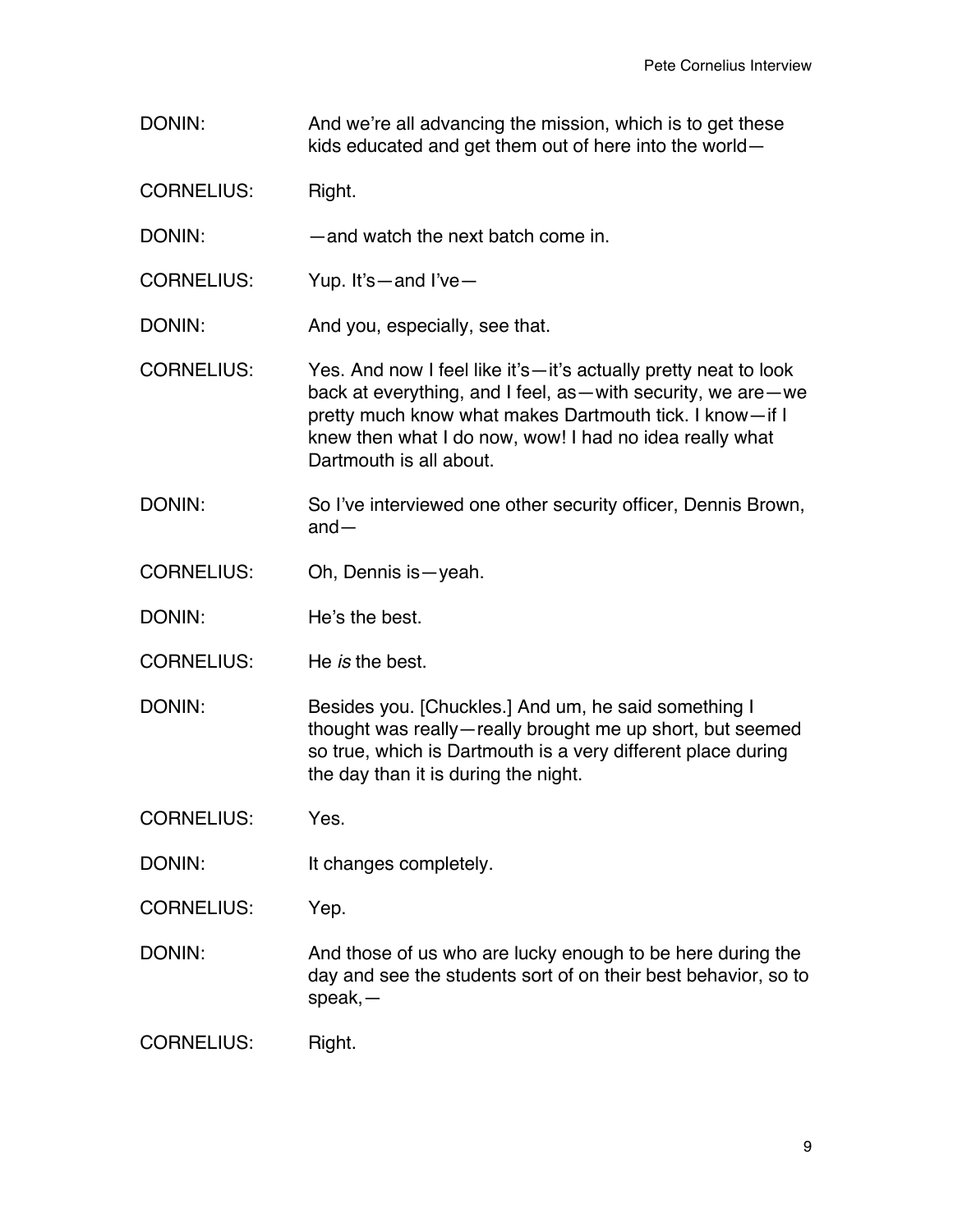DONIN: —um, going about their day, getting their work done, going to classes, coming to the library, eating—you know, behaving like they're supposed to.

CORNELIUS: Right. Yup.

DONIN: And then suddenly the lights go out, and you guys see a whole different world.

CORNELIUS: We do.

DONIN: And how did you adjust to that when you, yourself, were not a college student and were feeling sort of funny when you came here in the beginning? Was that intimidating to you? Was that, like, scary for you to see these kids—

CORNELIUS: Yes, especially as a security officer, where I wasn't sure we were trained for everything, but they can train you until you're blue in the face, but you have to actually be in that scenario where you walk into a fraternity house with 400 people, and it just—controlled chaos in some facets of it. And when I was an officer—I started out as an officer and I had to do party checks, and so I had to go right to the bar and the whole nine—um, so, yeah, it was—you always walk—I would walk in and do the best I could with making sure there'd be good visual and to make sure, for the most part, everybody is safe because that's our job, is to make sure—it's a snapshot of that evening, is what we do. We go in twice a night to check their kegs or whatever they have, if they have canned beer. It's always one source.

> So, yeah, at first it was very hard for me to digest because it's not what you—during the day, you see everybody going to class, doing what they're supposed—You think they just go to their dorms at night and study. And there are the students that do that. And then there's the students that do like to party while they're here. [Chuckles.]

DONIN: The whole range of —

CORNELIUS: Yes.

DONIN: — — Student behavior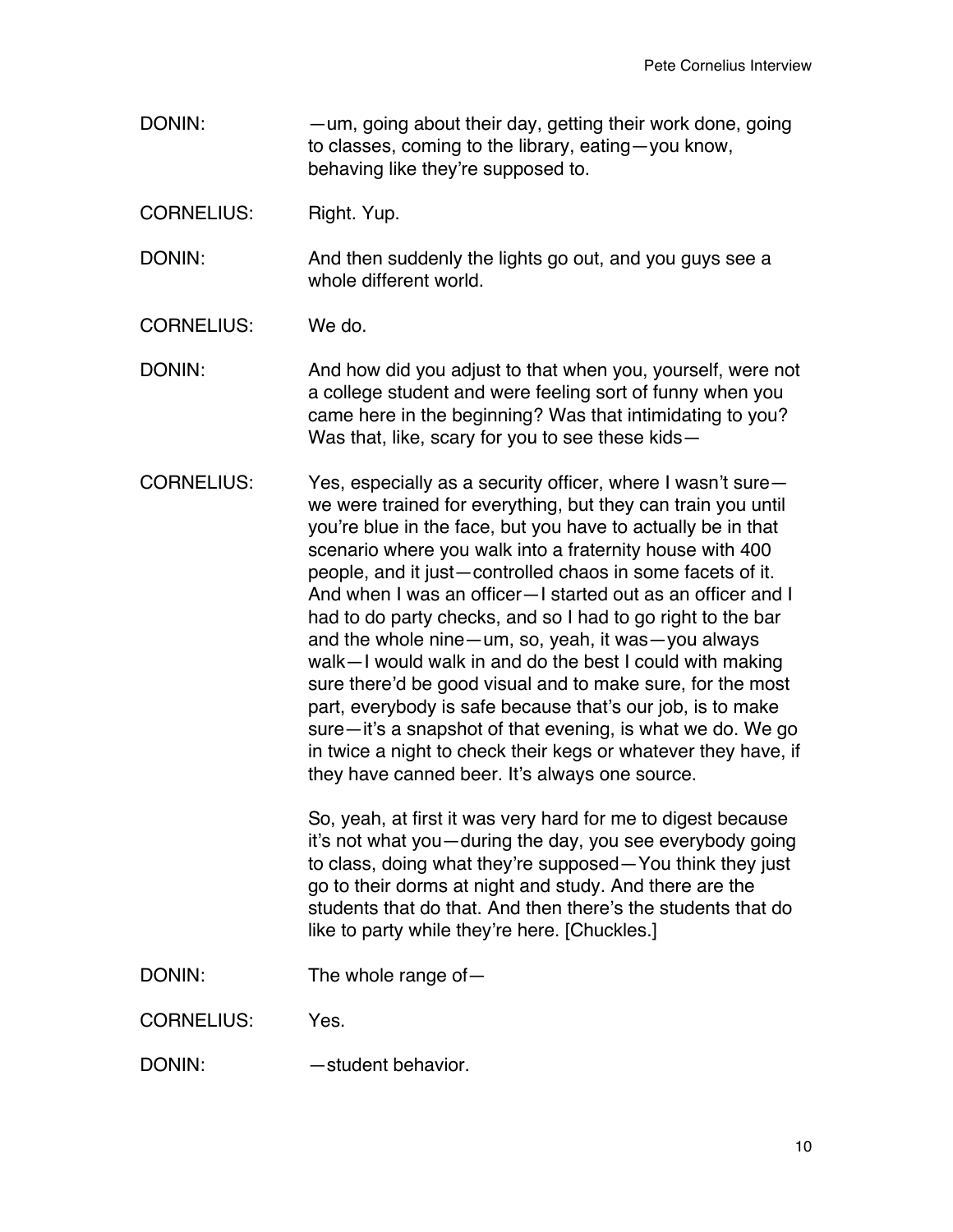CORNELIUS: Yes. So, yeah, it's—

DONIN: Were they respectful of you? *Are* they respectful of you?

CORNELIUS: Very respectful, yeah. There's—

DONIN: I mean, obviously alcohol probably makes them not so respectful,—

CORNELIUS: Yes.

DONIN: — but generally speaking.

- CORNELIUS: Yeah. Always the brothers of the house would always bend over backwards to help you out if you had to shut down a party or close it down or get rid of some people in the house or whatever. Yeah, very helpful. Not always, but I'd say 95 percent of the time, um, because sometimes, obviously, they don't—you know, they don't want to acknowledge that there is a problem in the house, um… [Sighs.]
- DONIN: What do you say to people who feel that the sororities and the fraternities um, are sort of a bad influence on a number of different levels, but the one that we're interested in mostly is that it makes a lot of kids feel like they don't belong because they're not—
- CORNELIUS: Not part of the Greek system.
- DONIN: — part of that system.
- CORNELIUS: Right.
- DONIN: Yeah.
- CORNELIUS: I guess I can see that. I personally—I don't think the Greek system is a bad thing. It's part of Dartmouth and it always will be part of Dartmouth, uh, good or bad. And there's good and bad in both. But I do think, just from what I—as far as being a student and, say, you're a brother or a sister or a fraternity, it's a strong bond, and you can see where—so that's a tough question because I've seen a lot of good and I've seen a fair share of bad things that. And obviously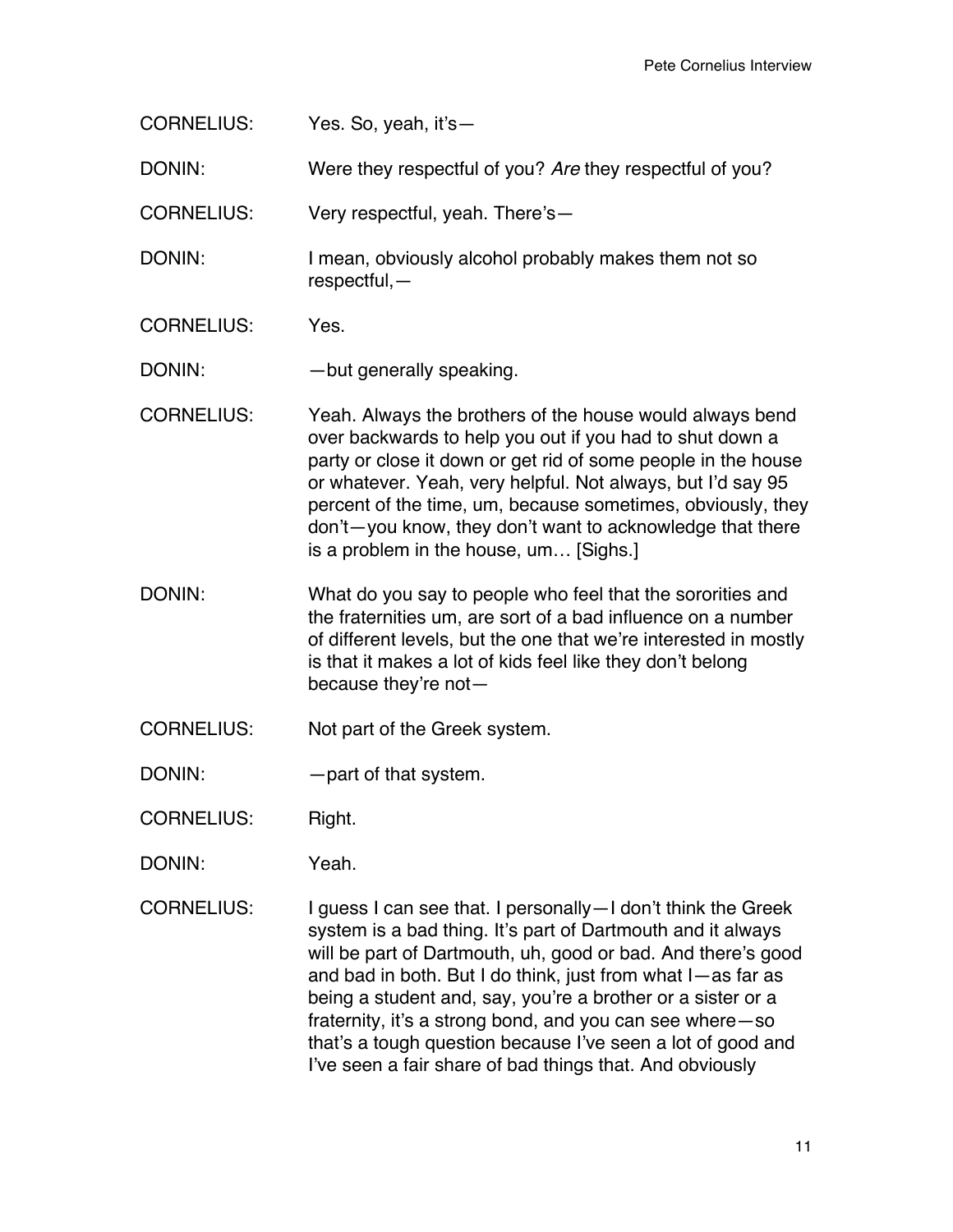everybody's heard some of the stuff that's going on at fraternities and sororities—

## DONIN: Yeah.

CORNELIUS: —and stuff.

DONIN: So did you ever—you said when you came here, it was a big adjustment to you because you'd—it was a totally different kind of job that you were doing, and you were in an atmosphere that was sort of unfamiliar to you, being on a college campus.

CORNELIUS: Right.

- DONIN: How were you accepted by your peers, the people you were working with, especially when you started out as custodian and you immediately got promoted? Did that put you in a difficult position, or did you—
- CORNELIUS: You know, not really. I always try to be honest with—I told everybody, "Look, we're all here to do a good job. Let's make the best out of it. It's not like we all want to be here, so let's try to just find some common ground." So I would always get the respect of everybody and I would never make anybody do anything that I wouldn't do, and that was from working as a custodian to working in Security. I would take the worst of calls, I guess some of the most horrendous calls, or I'd take the best calls—you know, it's— So, yeah, I never had a problem. I never felt like I didn't have the respect. I just did things the way I always do.

And with, like, the students and stuff, I would just—when I went into a house, I just did things the way I was trained to do. Dartmouth and security—you know, we do have our standard operating procedure. And as long as you follow that, you're always safe, and so I— There's always variances to the whole thing, but there's a good guideline, so I always felt comfortable. And, um, as far as respect, I really never had any problems. You would get challenged a few times, you know, with the students and alcohol. Obviously, they might be a little more vocal than normal and you would always have a few students and the next day they apologize.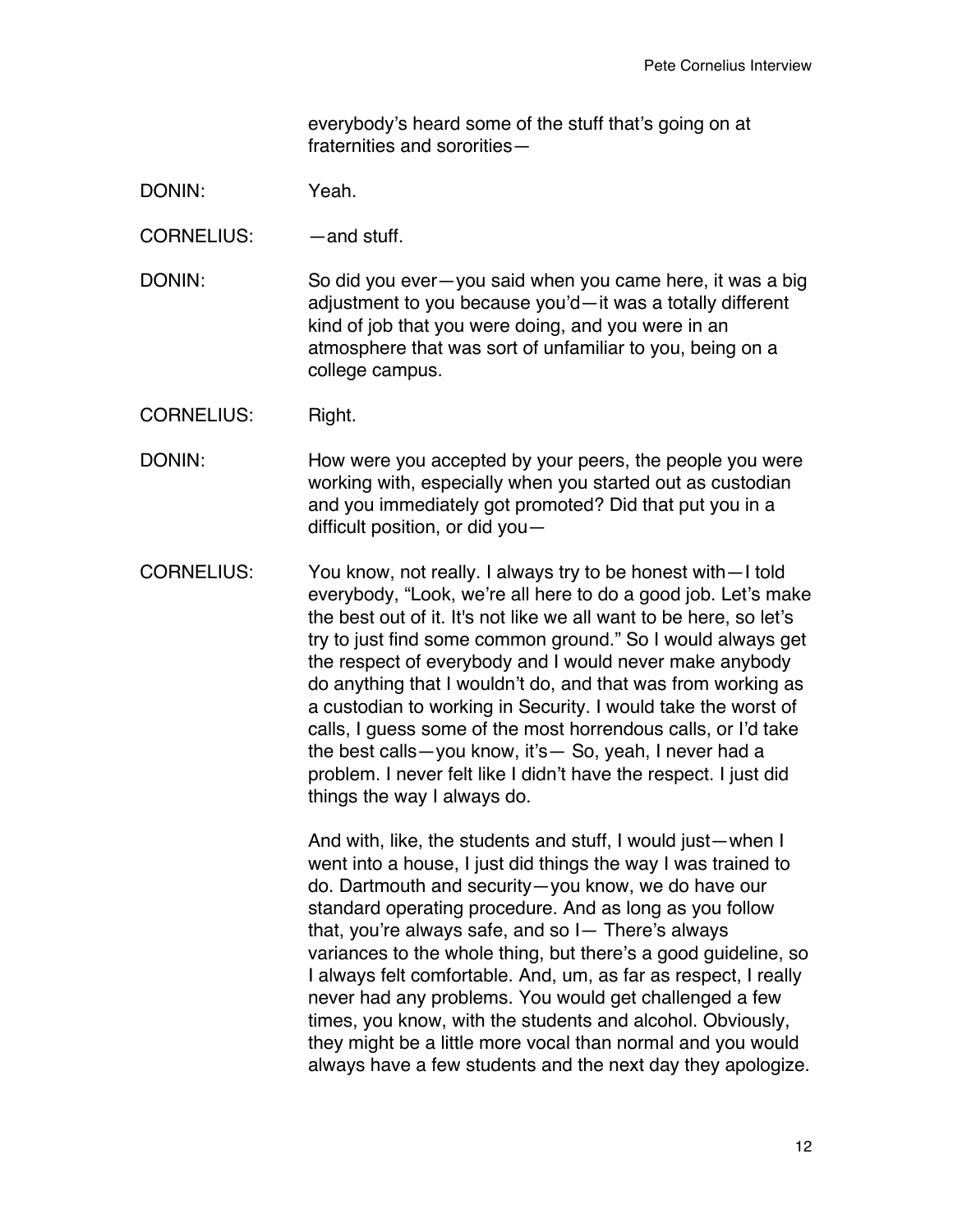They knew what they did, but at the heat of the moment, it's a whole different ballgame.

DONIN: Mm-hm.

CORNELIUS: And Dartmouth students are very smart, and you're dealing with a different caliber of person, and so when I say "challenging," sometimes I'm like, *Whoo! Boy, they caught me off guard* with something they might have said or whatever, but they can hit points that you might not think of, so—

DONIN: Right.

 $CORNELIUS:$   $-$  to get out of trouble or whatever, so-

- DONIN: That's pretty overwhelming sometimes, isn't it?
- CORNELIUS: It is. It keeps you on your toes. And I always say, "Aw,"—or people say, "Oh, you must have seen it all." And I am, like, "I have not seen it all." There's always something that I learn with this job that I—that I—good or bad. Most of it's just entertaining stuff. You know, and, "What were you guys thinking?!"

DONIN: [Laughs.]

CORNELIUS: But I tell them, "You know, I was 18 before, too, so I—you got to kind of put it in perspective.

DONIN: Yeah.

CORNELIUS: So, yeah, the respect thing's a tough—I never really went into anything and tried to earn anybody's respect. I don't know if that's the right—I just did things the way I'm supposed to do, you know?

DONIN: Yeah.

CORNELIUS: And sometimes when you get thrown in those scenarios, you just—it's just sink or swim.

DONIN: Yeah.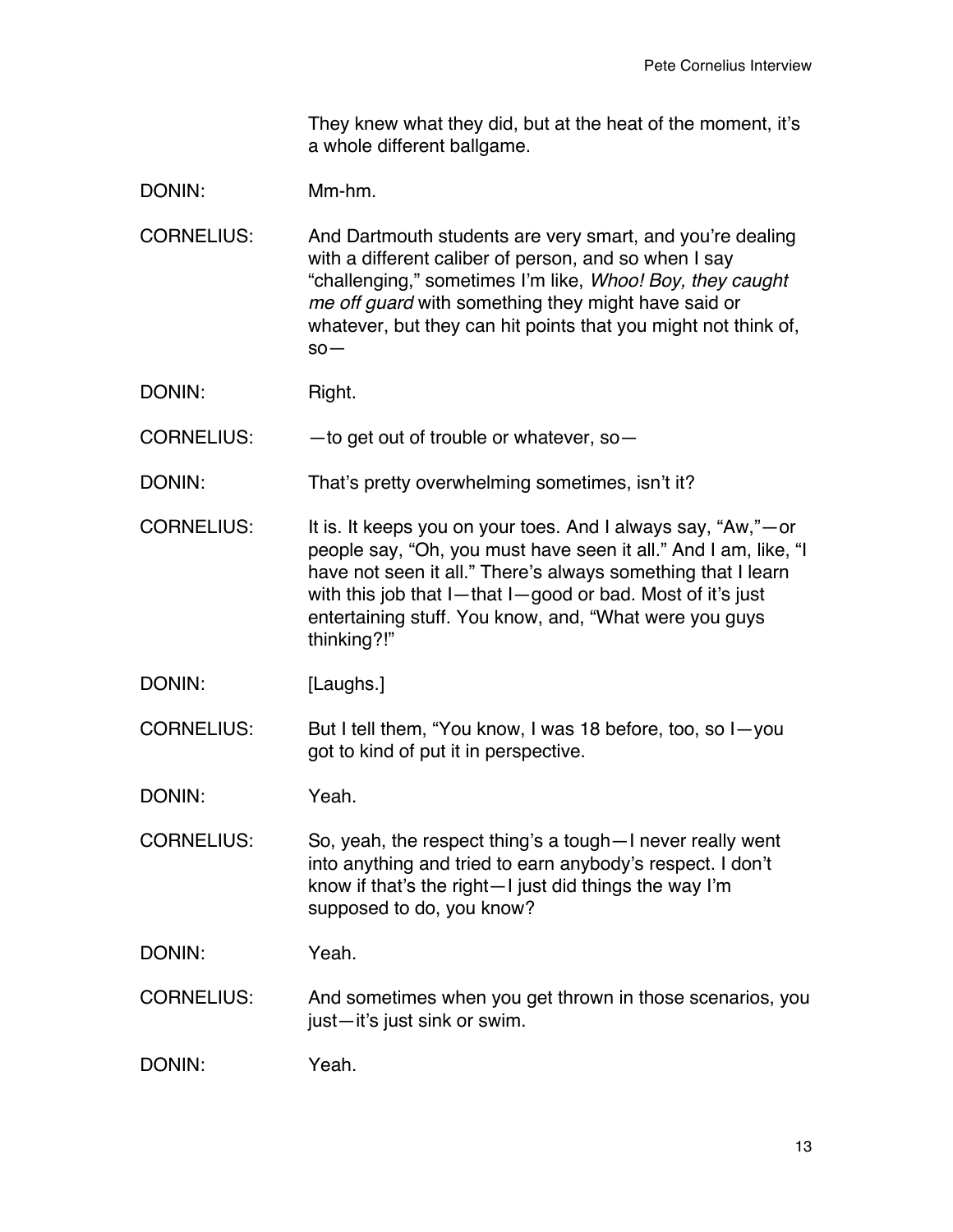CORNELIUS: You make do. And I enjoy—you couldn't do the security job, or probably any job, if you didn't like what you were doing. You couldn't do it well. And I enjoy my job. I don't hate coming to work. There's days where I'm, like, *Oh, boy, I wouldn't mind watching TV tonight* or something like that. But I don't hate coming to work. I'm not– I hear people that are griping. Sometimes it's just the nature of the way people are.

DONIN: Yep. For sure.

CORNELIUS: But I enjoy coming to work.

DONIN: Do you feel that the sense of community and people belonging here—has that changed over the last 13 years?

CORNELIUS: Um…yes.

DONIN: In what way?

CORNELIUS: When I first started, like, the sense of family was stronger and I could—This is just my perspective of it. I would say the economic downturn and we had the major layoffs, that really changed gears for every- —it didn't matter what you did here at Dartmouth. And I'm sure you remember, it was an everyday thing where people were—"Who's getting laid off today?" Everybody was running scared. And that was definitely a turning point for Dartmouth, in my opinion. Whereas before, you always had that safe feeling, like, *Oh, I work for Dartmouth. I have nothing to—it doesn't matter what happens in the world; I work for Dartmouth. Dartmouth's not going to close their doors.* It's, you know… And then when that happened, it really turned—changed everything.

DONIN: Shocking.

CORNELIUS: It was. So that's the biggest change, I think. They're headed in the right direction now. And you can talk to most anybody, and they wouldn't even think, *Oh, layoffs?* But a couple of years ago, that was the number one thing.

DONIN: It was hard.

CORNELIUS: It doesn't matter where or who you were working for or what department.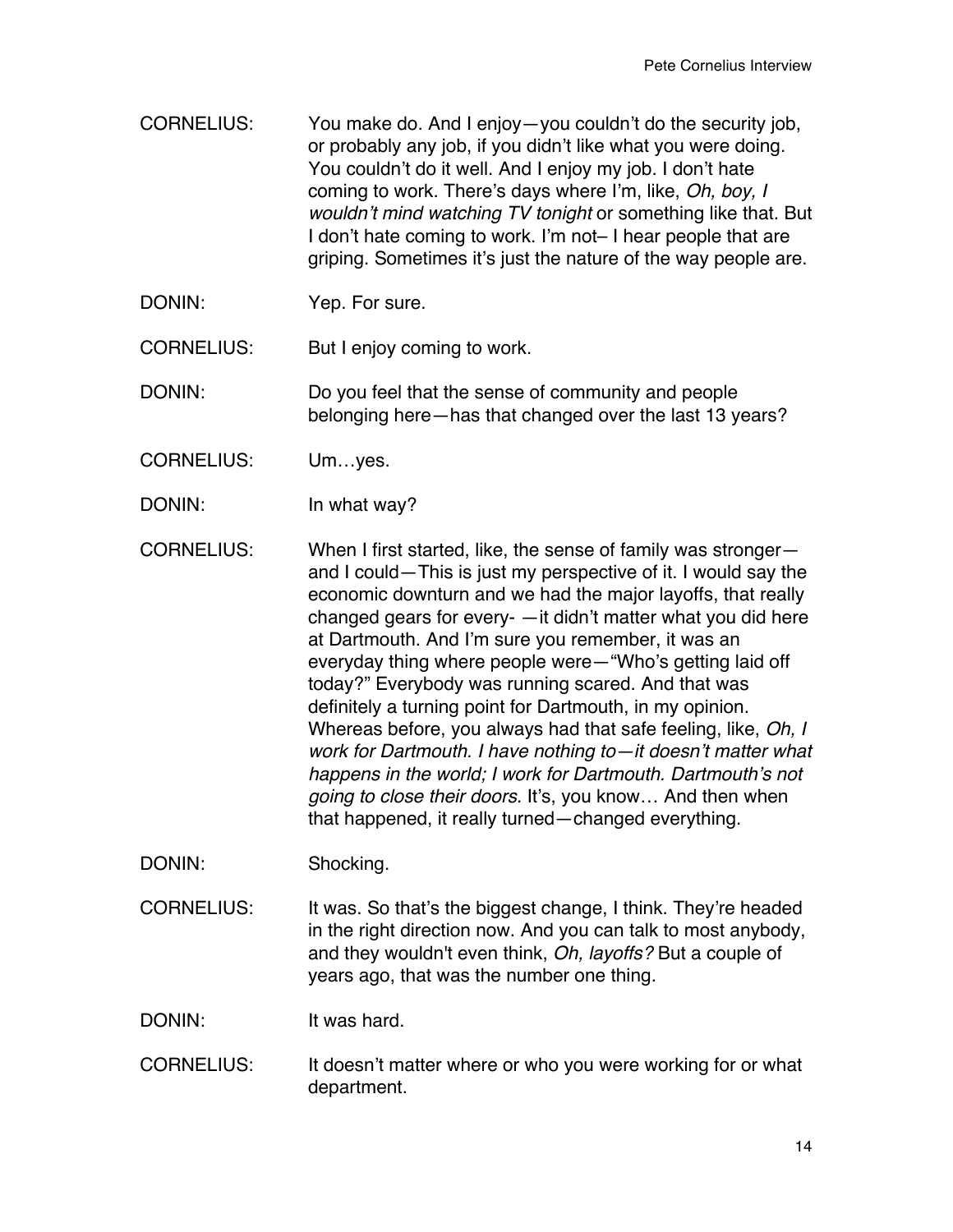- DONIN: And nobody was safe from it.
- CORNELIUS: Nobody was safe. Yes.

DONIN: So that whole concept of sort of "Mother Dartmouth"—

CORNELIUS: Yes.

DONIN: — seemed to go out the window.

CORNELIUS: It did, yup.

DONIN: And she was gone.

CORNELIUS: Yup, yup.

DONIN: And nobody was safe anymore.

CORNELIUS: Yup, and I think—you can probably ask anybody that's been here a long time, it's true—before that, you wouldn't even you were here until—as long as you wanted to be here, until you retired or you found—whatever. You never had to worry about getting laid off. So…

DONIN: Right.

- CORNELIUS: And then, like anything, rumorville makes it even worse for people that are saying, "Oh, I heard this department—they're gonna get rid of the whole thing and redo"—and then when you did see it actually happen—some of the stuff came true, where they would get rid of half of departments or, um, like, with us, as night security, there was at least eight to ten people that just did night security, and we're down to four now.
- DONIN: Yeah.
- CORNELIUS: Um, we've made do. Is it perfect? No. But we do the best we can. But I can see growth again. You can see it across the board.
- DONIN: Recovery. Sure, sure.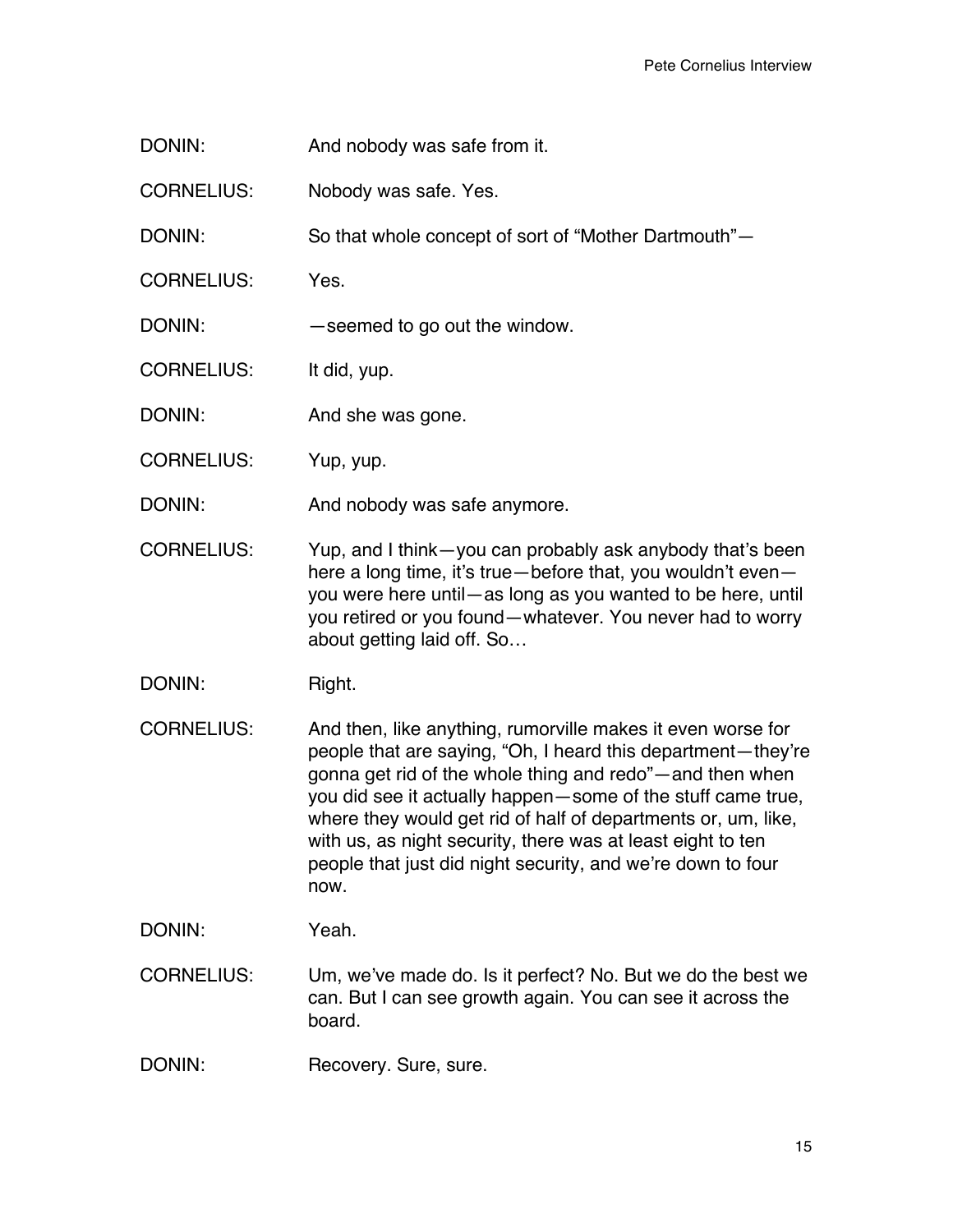CORNELIUS: Yes.

DONIN: But it had an impact.

CORNELIUS: It had a huge impact.

DONIN: Yeah.

CORNELIUS: Yeah. So, that's…

DONIN: Do you think there is one sort of Dartmouth family, or are there separate families between, you know, the staff and the faculty and the students? Or, when you think of Dartmouth, how would you describe the—what the Dartmouth family is? Is it all one big group, one big group, or are they sort of divisions?

CORNELIUS: It's divisions, but everybody has a common goal, common ground. Uh, like, my daughter wanted to come to Dartmouth. I wish she did because she's a smart cookie, but she's…she has different values of somebody—she's, like, "Oh, would I fit in, Dad?" And I says, "Yeah, there's something for everybody at Dartmouth. It doesn't matter what walk of life you came from, what you believe in, your value—whatever. There is a part of Dartmouth for everybody. You will find a place at Dartmouth." So Dartmouth's great community in that respect, where you can—

> And then I think anybody—you see two totally different people, but they both had a part of Dartmouth—they're going to have a sense of, you know, of comfort or  $-$

- DONIN: That's interesting. So just to put it in another way, all the diverse students that you see, the diverse workers that you see—the thread that ties them all together is the fact that they're all at Dartmouth.
- CORNELIUS: Exactly. Yup, yup.

DONIN: Yeah.

CORNELIUS: Because everybody knows—I mean, you'd be hard pressed to find a job in the Upper Valley that literally pays as well as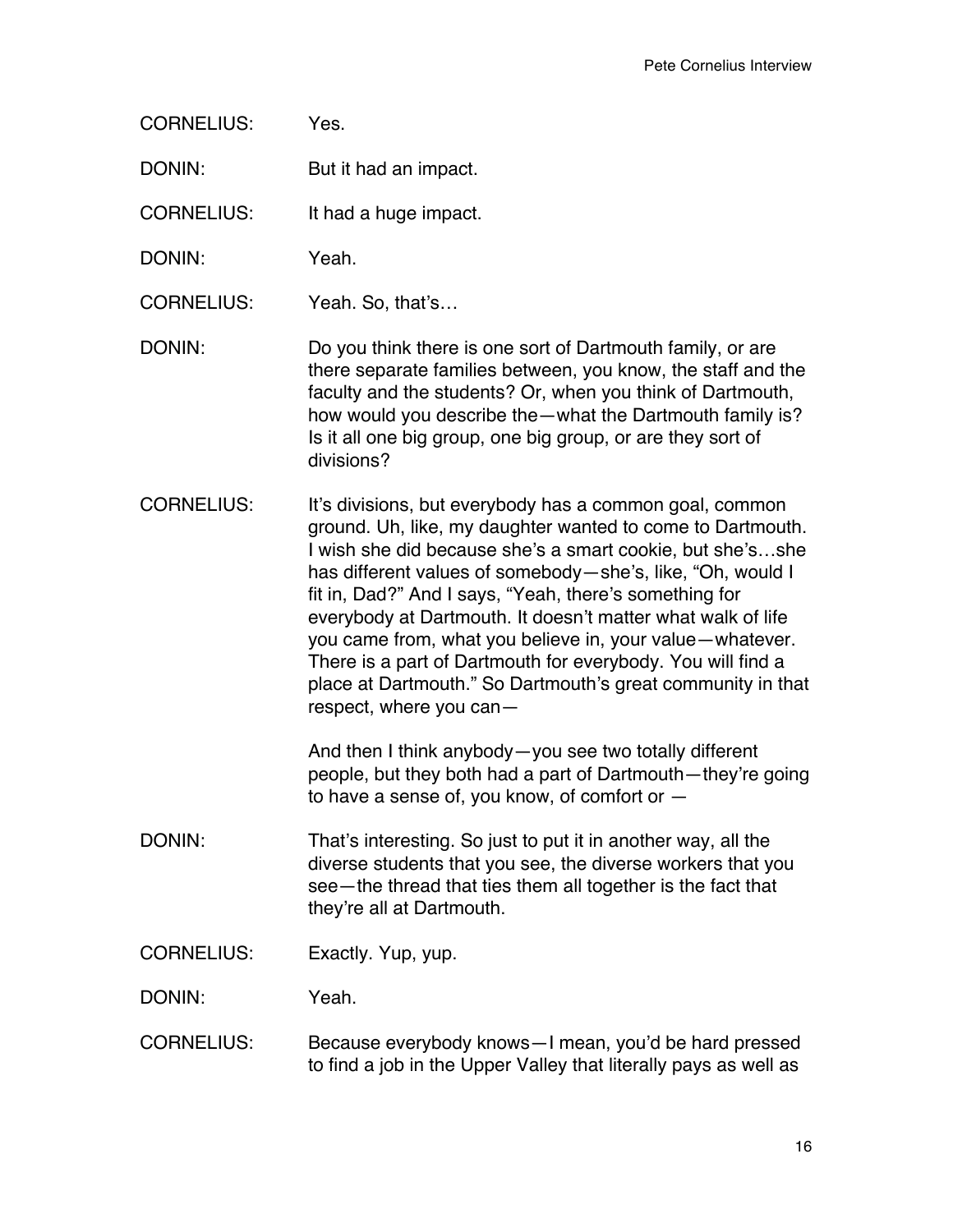Dartmouth does, treats you as good as Dartmouth does um, benefits, the whole—you know.

- DONIN: The whole package. I guess I should ask, first of all: You encounter students one on one, right?
- CORNELIUS: Yes.
- DONIN: On your rounds?

CORNELIUS: Yes, yup.

DONIN: You probably see some on a more regular basis than you do others.

- CORNELIUS: Yeah, I've definitely got to know a lot of people, a lot of students. First hand—and I know that there are students that don't fit in, but I've never really had to have, like, a conversation with anybody to—
- DONIN: Boost them up or-
- CORNELIUS: Yeah. For me, a lot of it is the stress, because Dartmouth—if you're a student here, the pressure is on to do well. Um, so a lot of what I talk to a student—around finals and that time, where they just need somebody to talk to, to vent. I had just as a quick thing: When this happened, I didn't think much of it. I was doing a transport for a student and it was during finals. This was about, like, five years ago, maybe a little bit longer.
- DONIN: When you say, "doing a transport," does that mean that they were drunk?
- CORNELIUS: No, no, no. They just wanted a safety transport.
- DONIN: Oh, safety transport, yeah.
- CORNELIUS: Yeah, safety transport. They were coming from, I think it was Baker down to the River Cluster, which, as you know, is a long—
- DONIN: Yep, it's a long walk-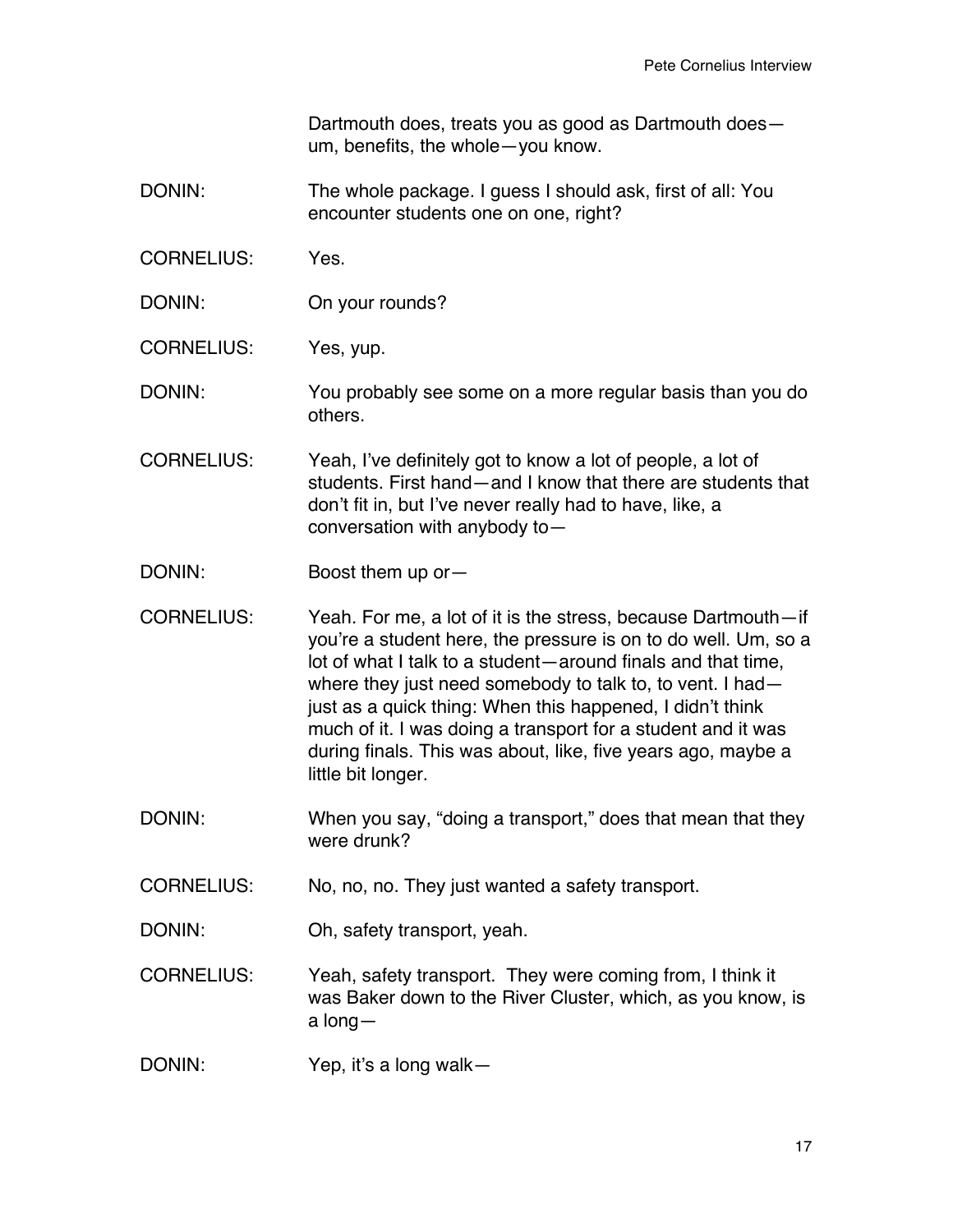CORNELIUS: —walk in the dark. And anytime somebody is not comfortable, where they—

DONIN: They can call you?

CORNELIUS: Yep.

DONIN: Oh, wow.

CORNELIUS: Now we have Safe Ride, and it's student run, but back in the day, it was just—and we still do that when Safe Ride isn't going. So this student—we had a van then. She gets in the van, and I could tell she was upset, and so I just—not thinking much of it, I was, like, "Everything fine?" And I always offered, you know, college counseling services if… I says, "There's always somebody here to talk to. She, like, "Aw, I don't need anything like that." But I could tell she was upset, so almost an hour had passed I had been talking to her. Didn't even think anything of it. And what it boiled down to was she was so stressed out. She was a freshman, and it was her first—she had no idea—she was overwhelmed by finals.

- DONIN: Oh, yeah.
- CORNELIUS: And she felt like she was pretty much going to bomb everything, and it was just too much for her to digest. She had too many different things. She was, like, "How am I gonna learn this?" And I said little things like, you know, "You got—you made it to Dartmouth. You can do it. You made it this far." I says, "You're a freshman, but Dartmouth doesn't just take anybody." And I don't remember, honestly, everything else we talked, but it was good—it was about an hour.

And maybe a week later, give or take, my sergeant came up to me and said uh—she goes, "Do you remember that student?"—I don't know what her name is. She came up and told her [my sergeant] that she made it through that evening. You know, it was, like, *Whoo!* That made me feel good.

DONIN: That's great.

CORNELIUS: Yeah.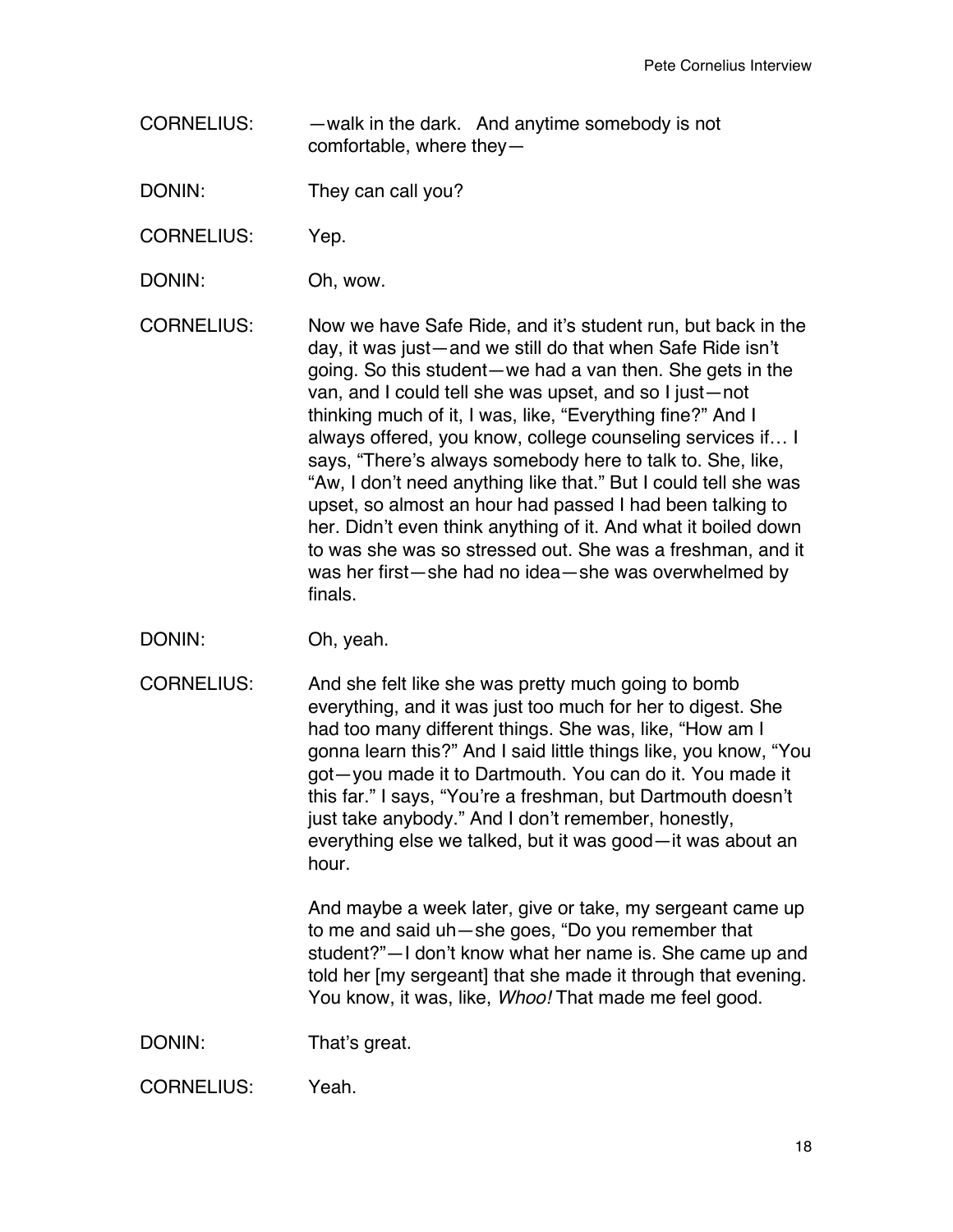DONIN: It seems like you have to be—and this was also the case with Dennis—you all have to learn to be —you have to be multi-talented to be a little bit of, like, psychologist or a therapist—

CORNELIUS: Yes. More than I have ever thought I could be.

DONIN: Yeah! And a little bit of an M.D.,—

CORNELIUS: Right.

DONIN: —to assess when somebody needs to go to the hospital.

CORNELIUS: Right, right.

DONIN: In addition to all the security, sort of policeman kind of responsibilities that you have.

CORNELIUS: Right. Yeah.

DONIN: It's a broad set of skills that they teach you, I guess, —

CORNELIUS: They do.

DONIN: — — and that you learn.

CORNELIUS: A lot of it's learn as you go, but um, yeah, Dartmouth is great with the training that we get. I could not do this job without the training that Dartmouth has supplied me, without a doubt. They sent us to an academy. So we're well trained in what we do. But a lot of what we do comes from the heart, too. You can't just—you could read off a book and say, "This is the way it's supposed to be." It doesn't always work that way. So…

> And my daughter being—she's in the same age as a lot of these kids, so I—

DONIN: You're familiar with it.

CORNELIUS: Yeah. So I can kind of put myself—you know, like this girl. This was probably one in the morning. She couldn't call home to talk to somebody. So, um… I didn't think like that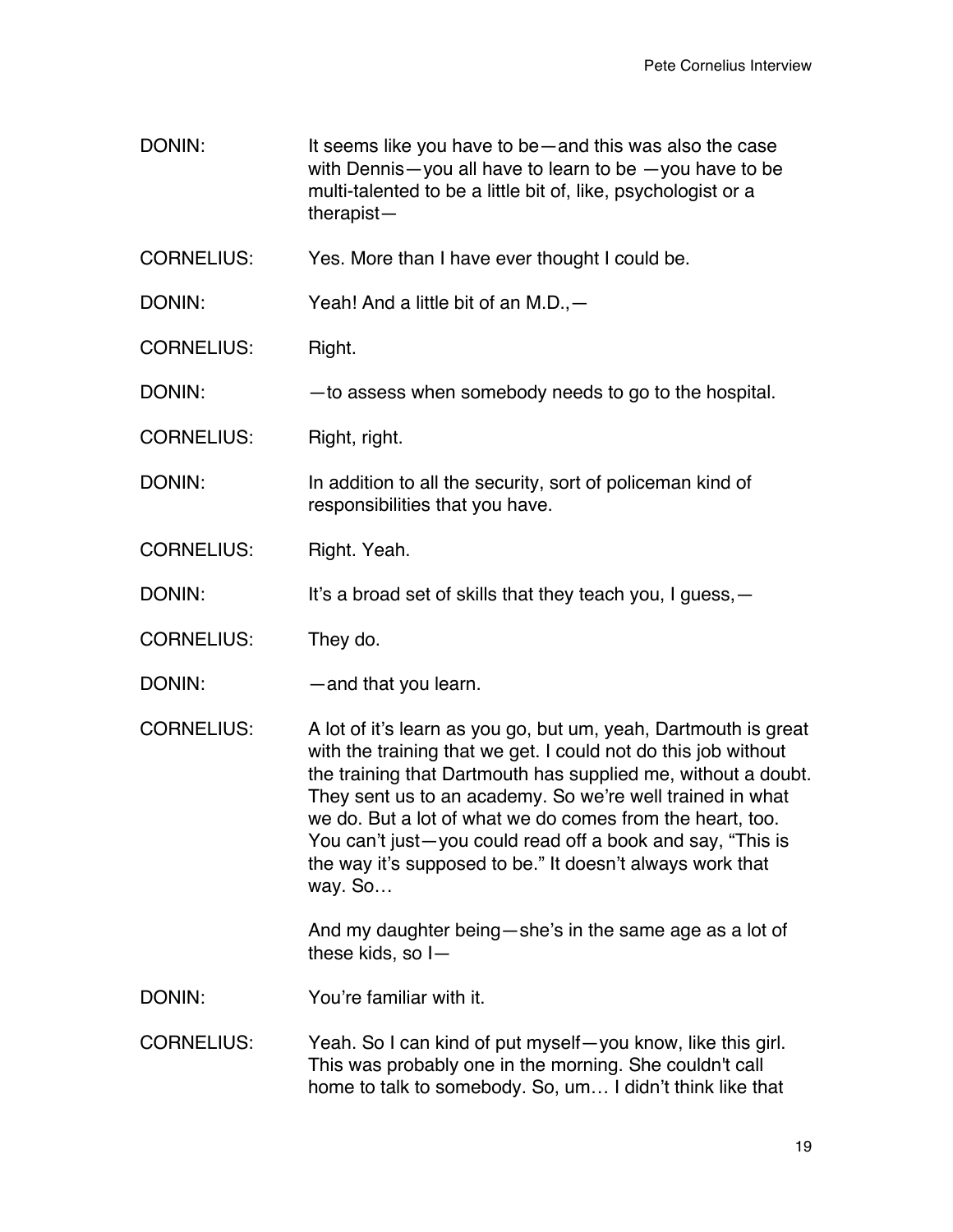then, but now, after, I was, like, *Wow, that was great.* And for her to take the time to say something after with my sergeant was very nice.

- DONIN: It was really great, yeah.
- CORNELIUS: Yeah. So there's been little things like that, but that one stands out. So…
- DONIN: So do you find most of your interactions in the evening—I mean, is it safe to assume that most of your interactions in the evening are with students, not with faculty, not with staff?
- CORNELIUS: Yeah, the majority is with students.
- DONIN: Yeah.
- CORNELIUS: Yeah. You know, obviously some faculty working late,—
- DONIN: Late.
- CORNELIUS: —retired faculty, believe it or not—they're here—
- DONIN: Really!
- CORNELIUS: Yeah. I've run into quite a few retirees.
- DONIN: Wandering the halls.
- CORNELIUS: Yeah, just working on their special project after they've retired, and you can tell they're very sincere about whatever they're working on, above my ability of even acknowledging what—[Chuckles.] So I've learned a lot in that respect. You know, people are talking like I understand them, but, *Whoo, this is*—you know,  $X^3$ —some—that type of...
- DONIN: Oh, gee. Yeah. Over one's head a little bit.
- CORNELIUS: Yes.
- DONIN: Yeah.
- CORNELIUS: But, yeah, the majority is with the students. I made a point to talk to the students—to make—not really to *make* them talk,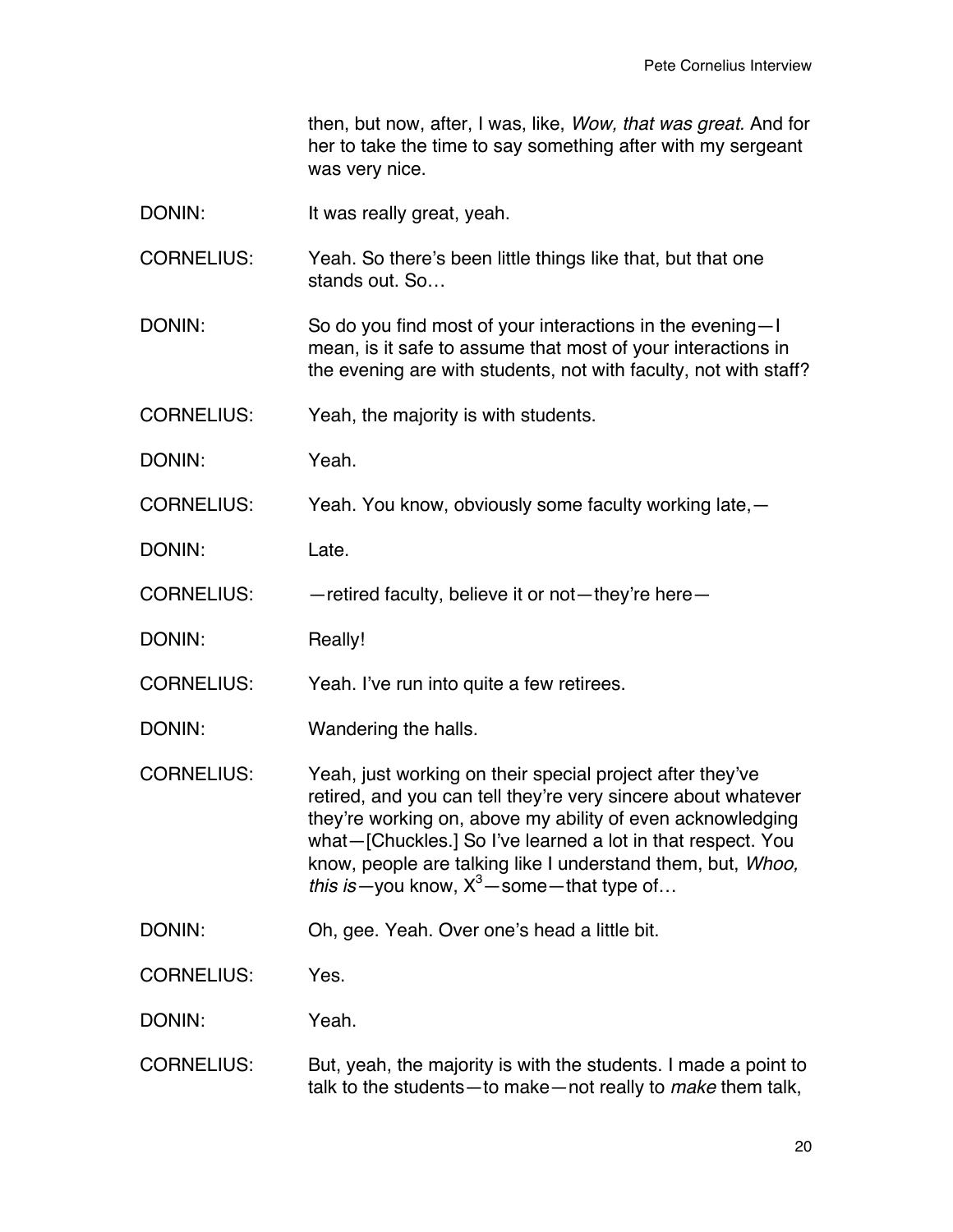but a lot of times the students won't say much, not that they're intimidated by us, but they won't say much, but once you start talking to them, it's a whole different ballgame. They'll open right up, for the most part. They're always respectful. And then sometimes if they have been drinking, obviously they want to avoid us. Like, I don't know how many times I—you know, I'm night security, so I go through all the buildings. I walk literally five to ten miles a night, and I go through—in a week's time, I go through everything on **Dartmouth** 

- DONIN: You walk five miles a night?
- CORNELIUS: Yup, at minimum of five miles a night.
- DONIN: That's great exercise.
- CORNELIUS: Yeah, I'm getting—that's another reason I love my job, where I—
- DONIN: You don't have to go to the gym.
- CORNELIUS: Yeah, working nights is terrible for you, but realistically it's probably the best thing for me.
- DONIN: You get a workout.

CORNELIUS: Yes. Yep. So…and it is kind of a lonely job sometimes.

DONIN: Yeah.

- CORNELIUS: It's just me, so it's great to—
- DONIN: Run into students.
- CORNELIUS: There's always somebody here to talk to. If it's 11 o'clock at night or 3 in the morning, I'm going to come across somebody on this campus eventually. Um, but uh, the funny thing is that sometimes—like, I'll take the elevator if I go to, like, the fourth floor, and then I'll just walk my way down. And no matter how many times the elevator doors open and a couple of students are there, probably after they've had a few drinks, and they're like, "[Sharp intake of breath] Well, we'll take the stairs." "No, no, get in!"—you know. So it's just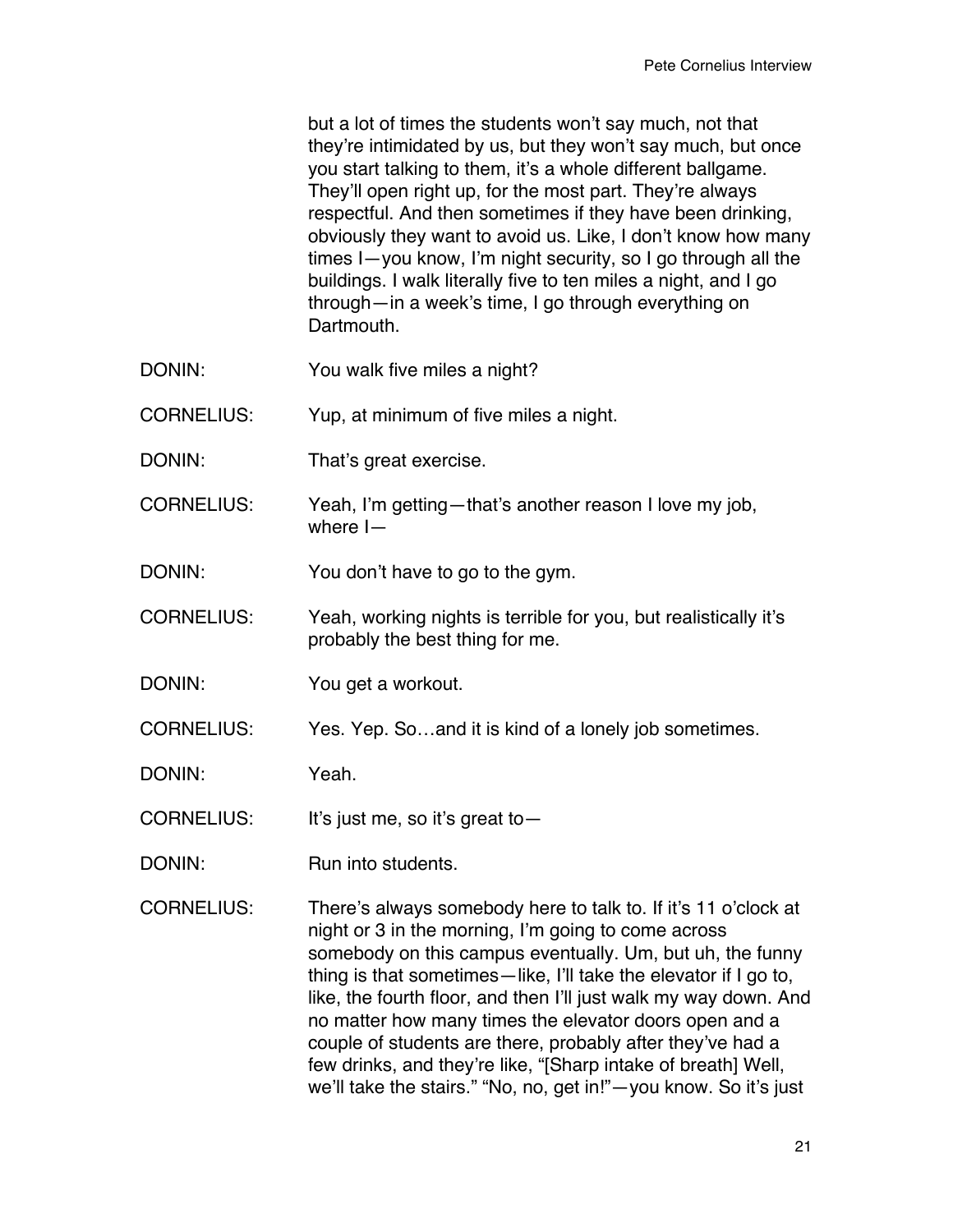funny that—and I don't do it to intimidate them. But, you know, it's, like, "Hey, you guys, it's fine." Obviously, if somebody is really intox- —it's a whole different ballgame, which does happen, but usually it isn't. So it's kind of funny to see the reaction. I look back on it now when I was that age, and I didn't realize how guilty you look.

DONIN: [Laughs.]

CORNELIUS: If somebody—Say somebody had a 12-pack of beer and they just walk by me like they were supposed to have it, even if they weren't, they were 18—I wouldn't think anything of it. But when somebody stops [imitates someone stopping, with a sharp intake of breath] or they look straight ahead and don't—

DONIN: [Laughs.]

CORNELIUS: The guilt. And I'm sure that when I was that age, too,—but you think, *If I don't look at him, if I don't—they won't—*you know.

DONIN: Right.

CORNELIUS: And I never thought about that till I worked here because I see it, good and bad.

DONIN: [Laughs.]

CORNELIUS: So it's kind of funny.

DONIN: So speaking of belonging—now, when you came here, did you have to join a union? Is there a union?

CORNELIUS: Yeah. Yep.

DONIN: Was that weird for you, or were you already—were you in the union when you were a warehouse worker?

CORNELIUS: No, we were—that *was* kind of weird for me because when I worked in the warehouse, they were very anti-union. They used to actually get us in the break room and—because the warehouse I worked for, they used to take over these—more big chains of grocery stores, which are always all union.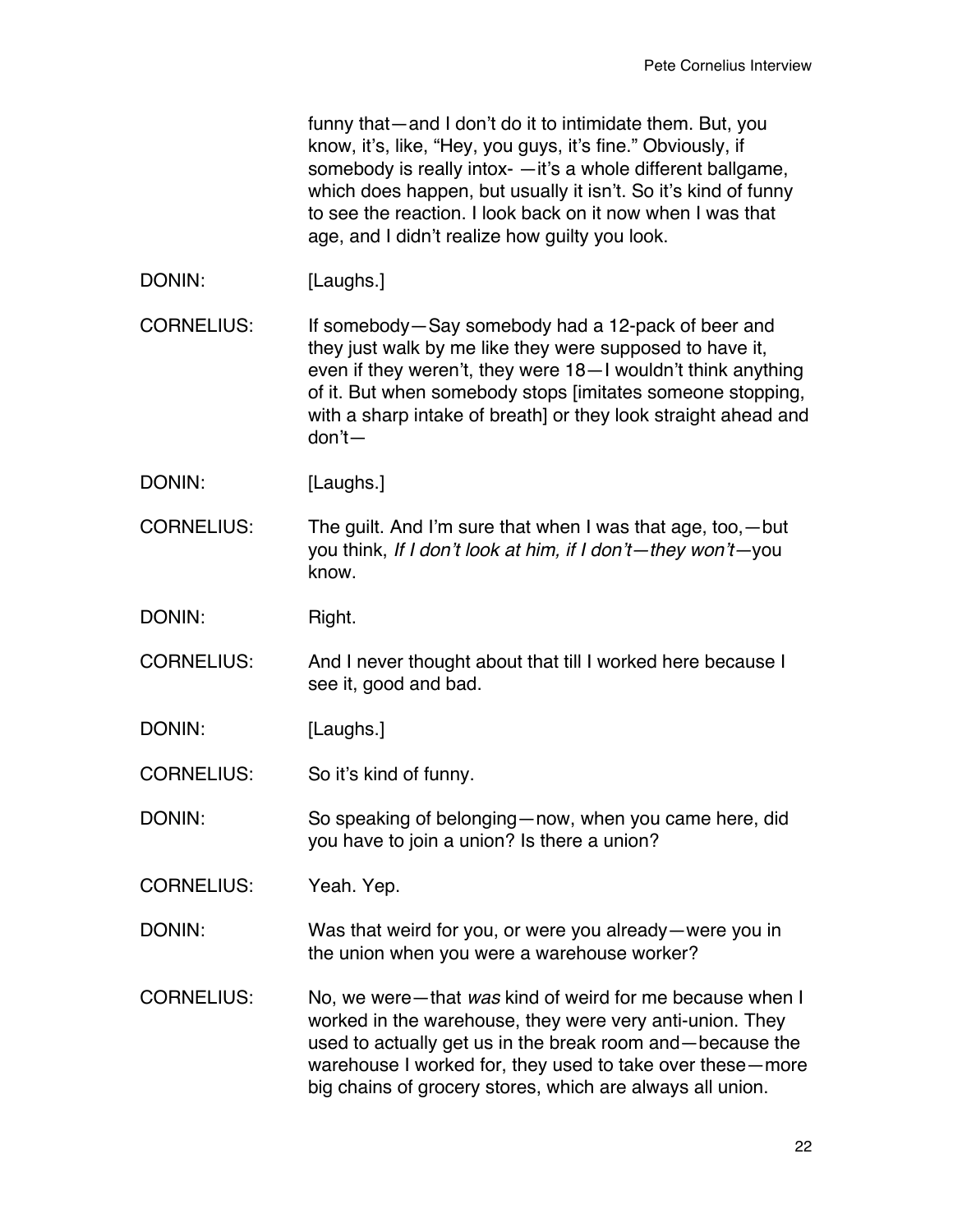DONIN: Oh.

CORNELIUS: So when they did, obviously the union would come to protest and try to get us to get *with* the union. So to make a long story short, the warehouse I worked for, the grocery chain would basically sit us down and say, "Don't sign cards. Don't talk to these people. They're crazy." You know, "It's no good. It's bad for us. It's bad for you as a worker." So I was always programmed, "Whoa! No union."

> Then you come here, and this is the union …work in facilities, where I started. You basically—you had a choice, but once you went full time, you're in the union, and just pay your dues. And so it was—yes.

- DONIN: DONIN: Did it make you feel separated from the rest of the workers? Or the rest of the campus?
- CORNELIUS: Somewhat, because it felt sometimes, I guess, like maybe we had a few extra privileges that somebody that wasn't union got.
- DONIN: Ah.
- CORNELIUS: And maybe that was the way that it was portrayed to us a little bit or the way I took it. But I have no complaints. The union is great. It's another part of Dartmouth—you know, like, the Greek system is part of Dartmouth. And I think the union has learned to work with Dartmouth and not in a controversial way. They always try to find a happy medium, and uh, good for the workers and—like, as security work, union also.

See, at first I was going to sign up for the union anyways, but it was very weird where I was programmed to not even… Literally you don't talk to anybody that's part of the union, and here I am, you know, "Where do I sign my card? When do I pay my dues?"

DONIN: Another change.

CORNELIUS: Yeah.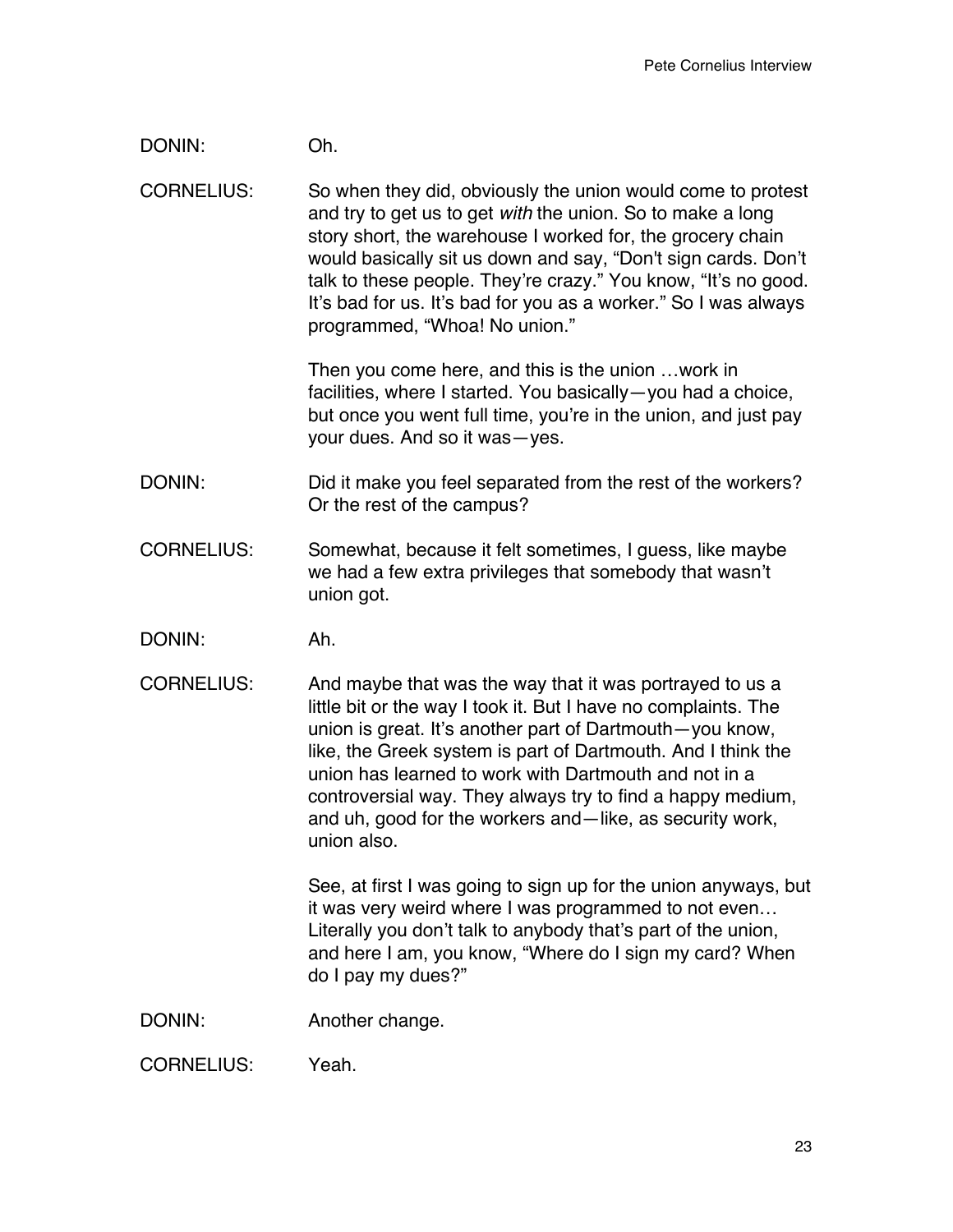DONIN: Just another change.

CORNELIUS: These are all little things—it was very rough, going way back. When I started, it was hard at first because it was a shock for me to leave what I knew.

DONIN: Yeah.

CORNELIUS: I was definitely really out of my comfort zone. But it really didn't take me that long to adjust.

DONIN: Look how far you've come.

CORNELIUS: Right. I look back, and I'm, like, *Thirteen years? Where did 13 years go?*

DONIN: Well, how do you think—how has Dartmouth changed you?

CORNELIUS: I am definitely more well rounded, without a doubt, which I never would have been, working in a warehouse. There, I dealt with the same people every day, and a truck driver from the West Coast maybe might get a little something different, but there is—yeah, there is no doubt, just from the students, all faculty—whatever Dartmouth brings in makes me a—enriches me.

DONIN: Well, and it's broadened you.

CORNELIUS: Yeah.

DONIN: I mean for all of us, it broadens your view of the world-

CORNELIUS: Yep.

DONIN: —because of the different people that you encounter here.

CORNELIUS: Yes.

DONIN: And you don't—every night, you're going to get something new.

CORNELIUS Right. Exactly. I don't-I just don't know-that's what I love about my job, I don't know what—It could be just a run-ofthe-mill, boring night, or we could have the biggest—And I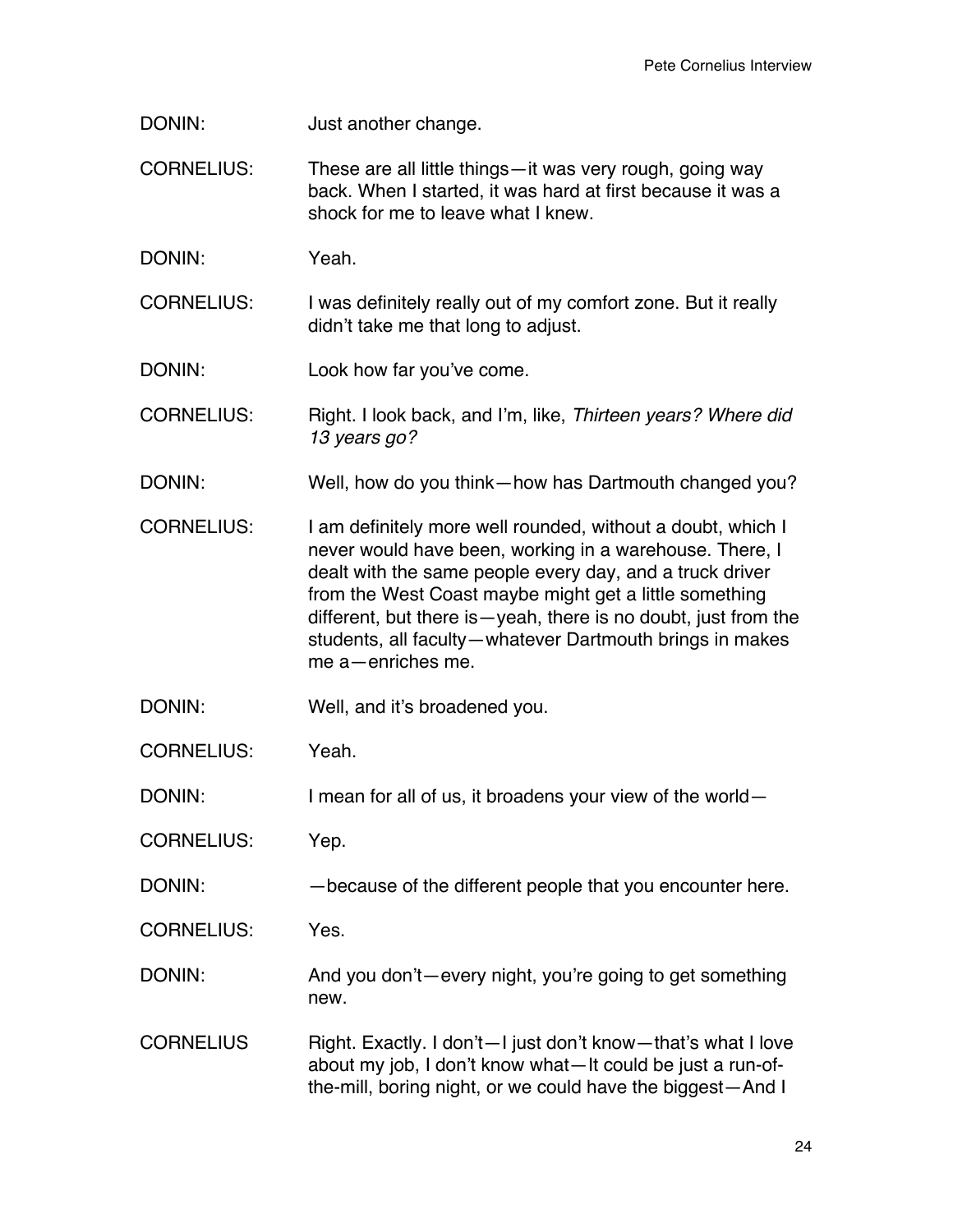could tell you some stories of stuff that's happened that I could never have even dreamed up. I wish I *could*, but I don't know if—

DONIN: Right.

CORNELIUS: Yeah. So it is—it's really—it's neat 'cause it's—the job doesn't ever get stale. I learn something almost every day, something different, so I find it very, very exciting.

DONIN: And the stuff that happens to you—it's not necessarily all bad; it's good stuff, too, sometimes.

CORNELIUS: Oh, yes. Yep.

DONIN: Happy stuff.

CORNELIUS: I'd say the good outweighs the bad.

DONIN: Does it?

CORNELIUS: Yes, yes. I mean, we have to have the security, we have to see it all, but the good far outweighs the bad, and we're here to make that bad kind of turn into good [chuckles], if we can.

DONIN: Or keep the bad from happening.

CORNELIUS: Yeah. Yes.

DONIN: Right. So do you think the students—Dartmouth has changed you. How do you think—I mean, you must see the students sort of change and evolve. Do you think they've changed in the 13 years you've been here, or are they sort of the same, or have they—have more different kinds of students been coming on campus over these last years? I mean, that's what we're exploring in this project, is—it's not just the white, rich kids that come to Dartmouth anymore.

CORNELIUS: Right.

DONIN: First of all, there are women, -

CORNELIUS: Right, right.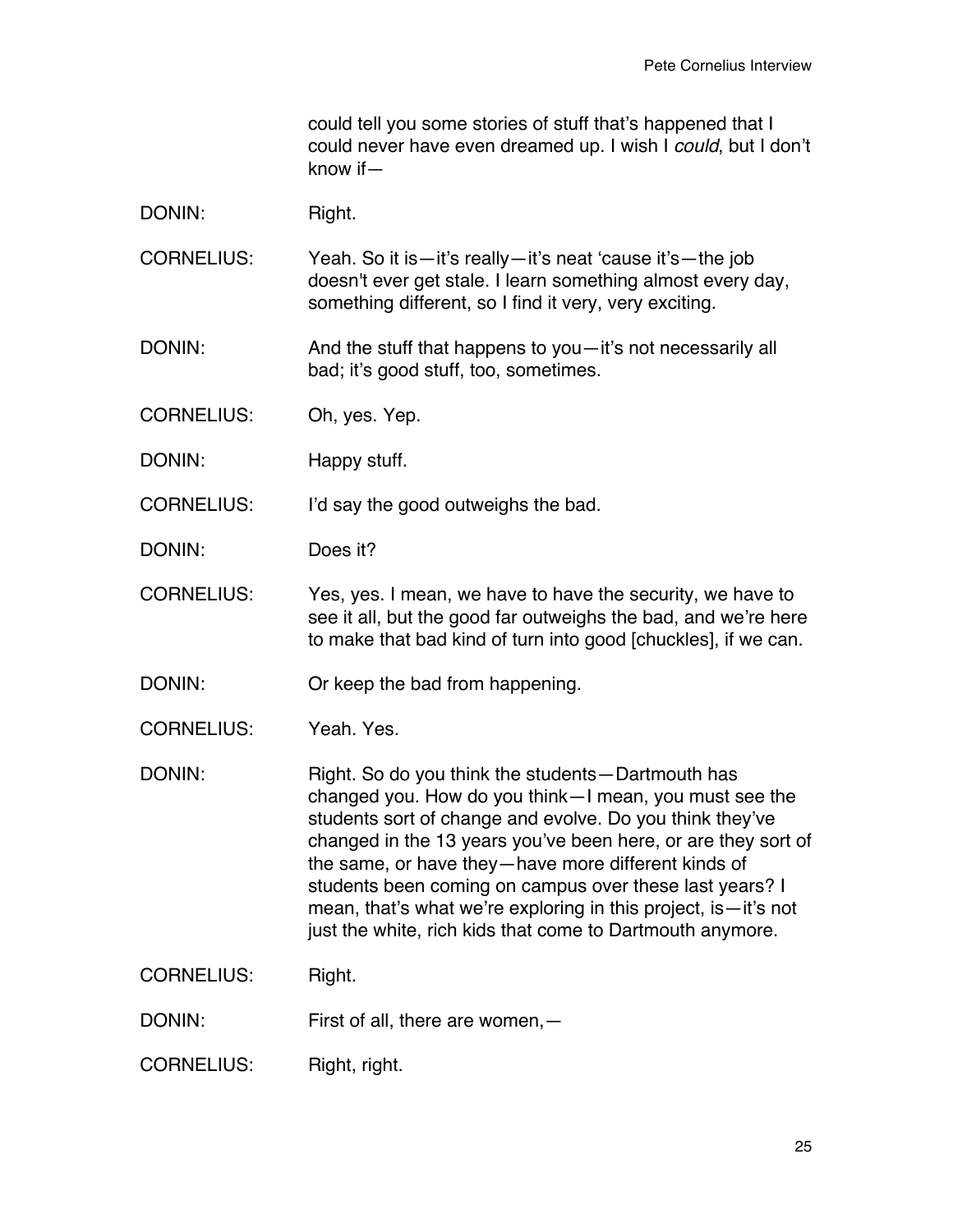| DONIN:            | -obviously.                                                                                                                                                                                                                                                                                                                                     |
|-------------------|-------------------------------------------------------------------------------------------------------------------------------------------------------------------------------------------------------------------------------------------------------------------------------------------------------------------------------------------------|
| <b>CORNELIUS:</b> | Yeah.                                                                                                                                                                                                                                                                                                                                           |
| DONIN:            | But people from other countries, who look different, who<br>speak different languages. Do you experience that, yourself,<br>as well, that you meet a lot of different kinds of students,<br>more different kind of students?                                                                                                                    |
| <b>CORNELIUS:</b> | [No immediate response.]                                                                                                                                                                                                                                                                                                                        |
| DONIN:            | Or maybe it's always been-                                                                                                                                                                                                                                                                                                                      |
| <b>CORNELIUS:</b> | Yeah, it's always—yeah, nothing really stands out that's<br>changed that much. I think Dartmouth has always been very<br>good about bringing a lot of diversity here.                                                                                                                                                                           |
| DONIN:            | Yep.                                                                                                                                                                                                                                                                                                                                            |
| <b>CORNELIUS:</b> | So I don't think there's any big change of a different type of<br>student that I've seen. It's been pretty standard. I've-it's-I<br>deal with the same – a different student, but maybe the same<br>incident I did two years ago or that type of thing.                                                                                         |
| DONIN:            | Right.                                                                                                                                                                                                                                                                                                                                          |
| <b>CORNELIUS:</b> | So there's many times I'm, like, <i>Whoa! Reality check</i> . Or, I've<br>dealt with this once before. But uh-it's the same students,<br>you know.                                                                                                                                                                                              |
| DONIN:            | And what's your take on-uh, things seem to go in waves<br>here, and this last spring we had a lot of rough situations<br>with the students and racial tensions, -                                                                                                                                                                               |
| <b>CORNELIUS:</b> | Right.                                                                                                                                                                                                                                                                                                                                          |
| DONIN:            | -and the whole thing that happened with the Dimensions<br>program. What's your take on that? Why does that sort of<br>ebb and flow the way it does? You know, things will go<br>along, and the water's calm, and then suddenly it gets all<br>stirred up again. What causes that? And maybe you don't<br>know. It's okay to say you don't know. |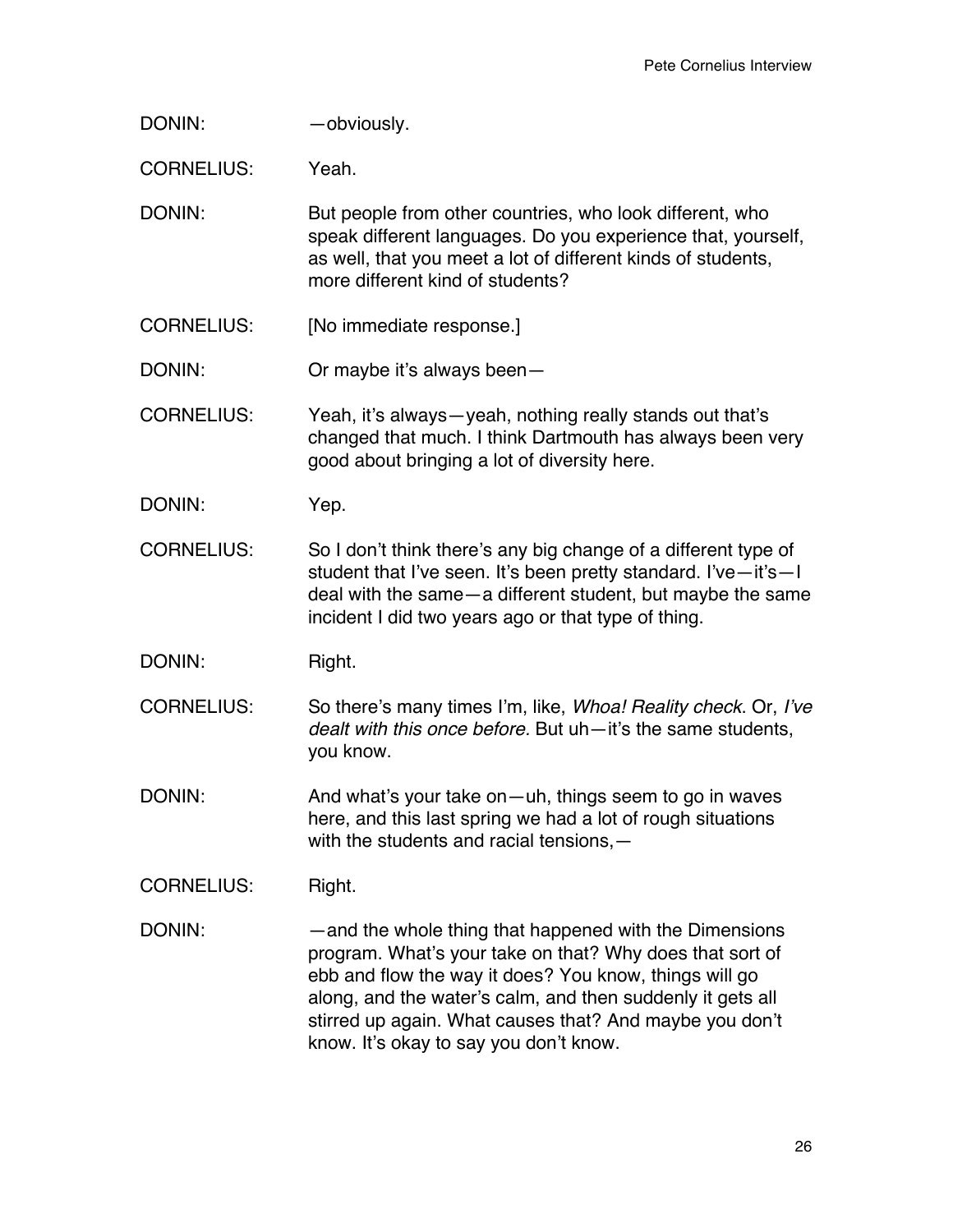CORNELIUS: Yeah. You know, when you're young you want to have a— I've learned, especially working at Dartmouth—I think everybody wants to have a cause, and you have plenty of people to pick from here on this campus that might be part of your cause, and if you get enough people, then they are more sincere about it.

DONIN: That's an interesting—I see that, yeah.

- CORNELIUS: Yeah. You can have your view, and then it doesn't go anywhere, but yet you have 50 other people that are, like, "Yeah, that's—this is not right!" And then what's been happening—so I think that's—I don't know. You know, that's just sort of my theory of how things play out.
- DONIN: And that's what kids are supposed to do on college campuses.
- CORNELIUS: Right. And that's what it is, because we've said I don't know how many times, "Well, what's it going to be?" Because there's going to be something. There's always something that somebody is going to feel very passionate about. And um…I remember—what was it?—two years ago, when—I forget, when they were camping out in New York?
- DONIN: Oh, oh, the Occupy movement.

CORNELIUS: Yes, you remember? All of a sudden.

DONIN: And the tent in front of Collis?

CORNELIUS: All of a sudden.

DONIN: Yes. Yes. Right.

CORNELIUS: Yeah, we have a bunch of students—and it was a handful, but it was enough of them that were passionate about their feeling, so, yeah,—

DONIN: You're right: There's always a cause.

CORNELIUS: Yes, and it's not a bad thing. I think it's great for the students to feel that. Right, wrong or indifferent. Um, it's something they'll remember as part of their Dartmouth experience.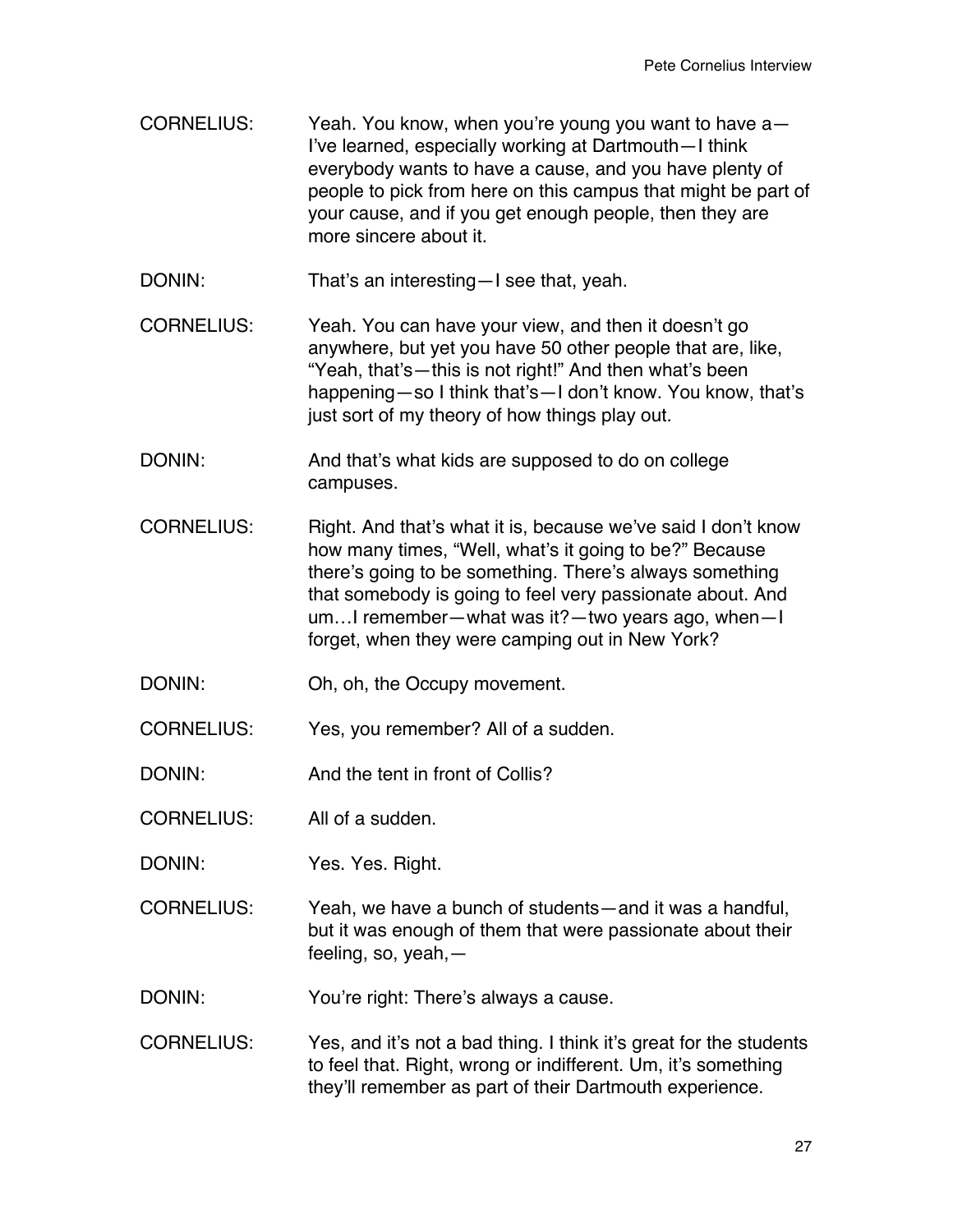"Remember we slept in the tent for two weeks?—or three weeks?" So—yeah.

DONIN: That's true. I hadn't looked at it that way, but that's what they're here for.

CORNELIUS: Yep. And the Dimensions—you know, that's still a controversial thing.

DONIN: Yeah.

CORNELIUS: I'm not sure where that's all going to go.

DONIN: No.

CORNELIUS: And… it's a tie—you could throw a lot of the views out there on it, but—

- DONIN: But these causes that are adopted—they need to have a platform.
- CORNELIUS: Right. They have to start somewhere. There has to be a reason for them to do it.
- DONIN: Right.
- CORNELIUS: And we've learned that they don't just pick something out of the air. There's a reason that... And so there is—whether it's a big problem or a little problem, there is some sort of problem that started somewhere, and that's planting a seed, and then—
- DONIN: It grows.
- CORNELIUS: Yeah. And sometimes it explodes, and sometimes it kind of…like the Occupy thing that just—it was kind of a big thing, and then it just kind of fizzled out. It was getting close to commencement, I think, and we were wondering, "Is that tent going to—it just doesn't fit." And it kind of just went and passed. And Dartmouth's very good about accepting all of these different things as best they can. I would not want to be in a position to—it's a tough one.

DONIN: Yep.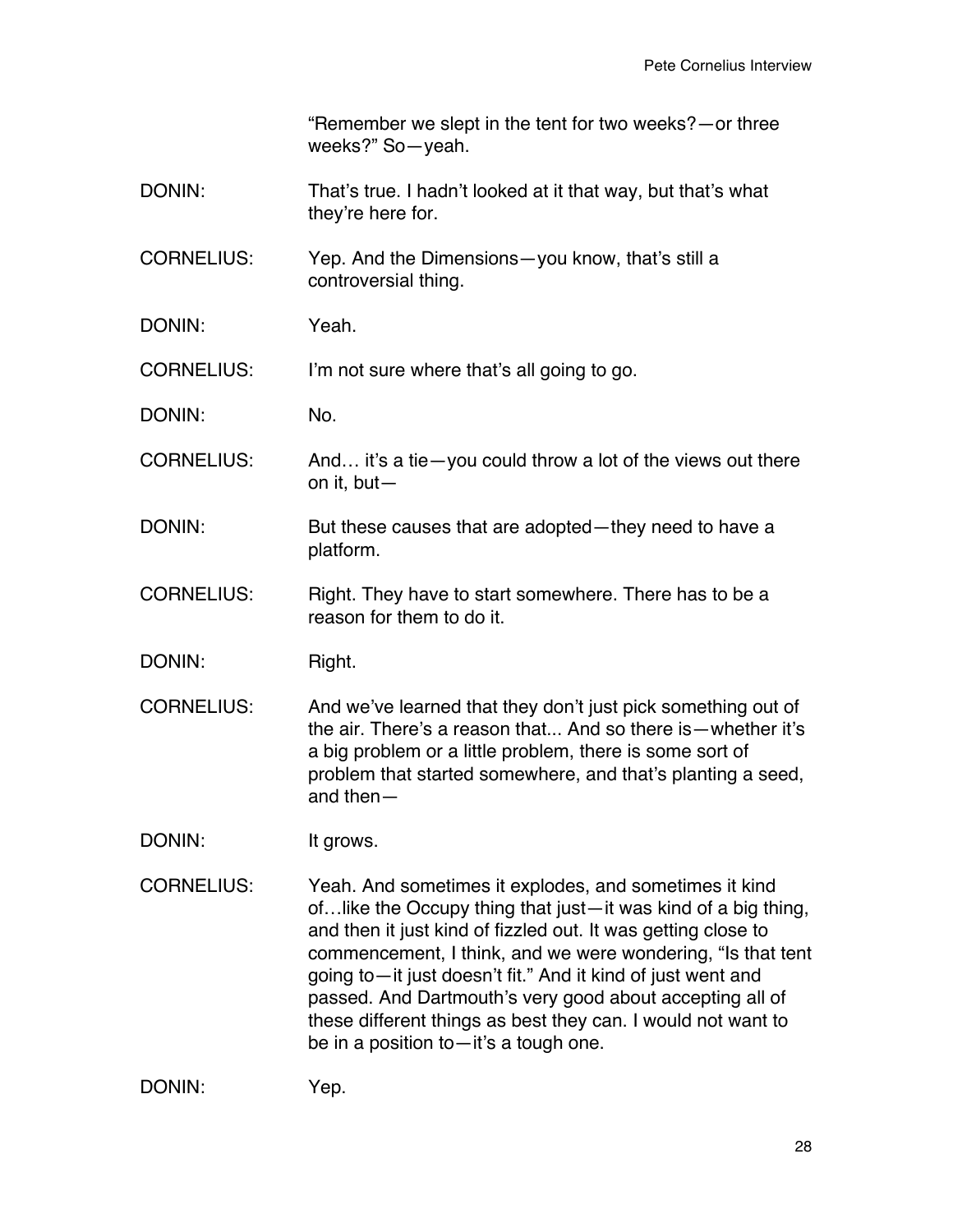- CORNELIUS: We've said that many times, where—and especially in the past year, where so many things have happened, I'm thinking, *Who's the poor soul that had to send that e-mail out?* And it was, like, a weekly thing.
- DONIN: Well, speaking of that, the person who has to be in charge here—how do you think, if at all, that whoever the president is—what kind of impact do they have on the overall atmosphere of the college? I mean, do you think that trickles down to people like us, the workers?
- CORNELIUS: Definitely.
- DONIN: And the students?
- CORNELIUS: Yep, yep. Jim Wright is the only president I really knew, because I think he started pretty much when I started in 2000.
- DONIN: Yes, he'd been here since—he started in '98 [as president].
- CORNELIUS: Right. And so he's the only president I really knew, and he definitely—he was out there. He made the sense of community for Dartmouth 100 percent. I mean, I remember seeing him walk across the Green, shaking people's hands, talking to them. He would go out of his way to stop and talk to us, shake our hand. I know that there were workers—I remember something about him giving, like, baseball tickets to some workers. But he was genuine. Because we cover all the reunions.
- DONIN: Oh, yes.
- CORNELIUS: I could hear—obviously, I'd see, like, five of his speeches in a night, and even though he'd say sort of the same thing, it was passionate. It came from the heart and it was sincere. It wasn't out of a book. He was—And when everybody left, they had sort of a warm and fuzzy feeling, I think.

And then President Kim, who—a very smart man; a different caliber of person, not as personable. You could read *The D* and see the flak that he caught because he just wasn't out there. Like I said, great person, great for Dartmouth, but it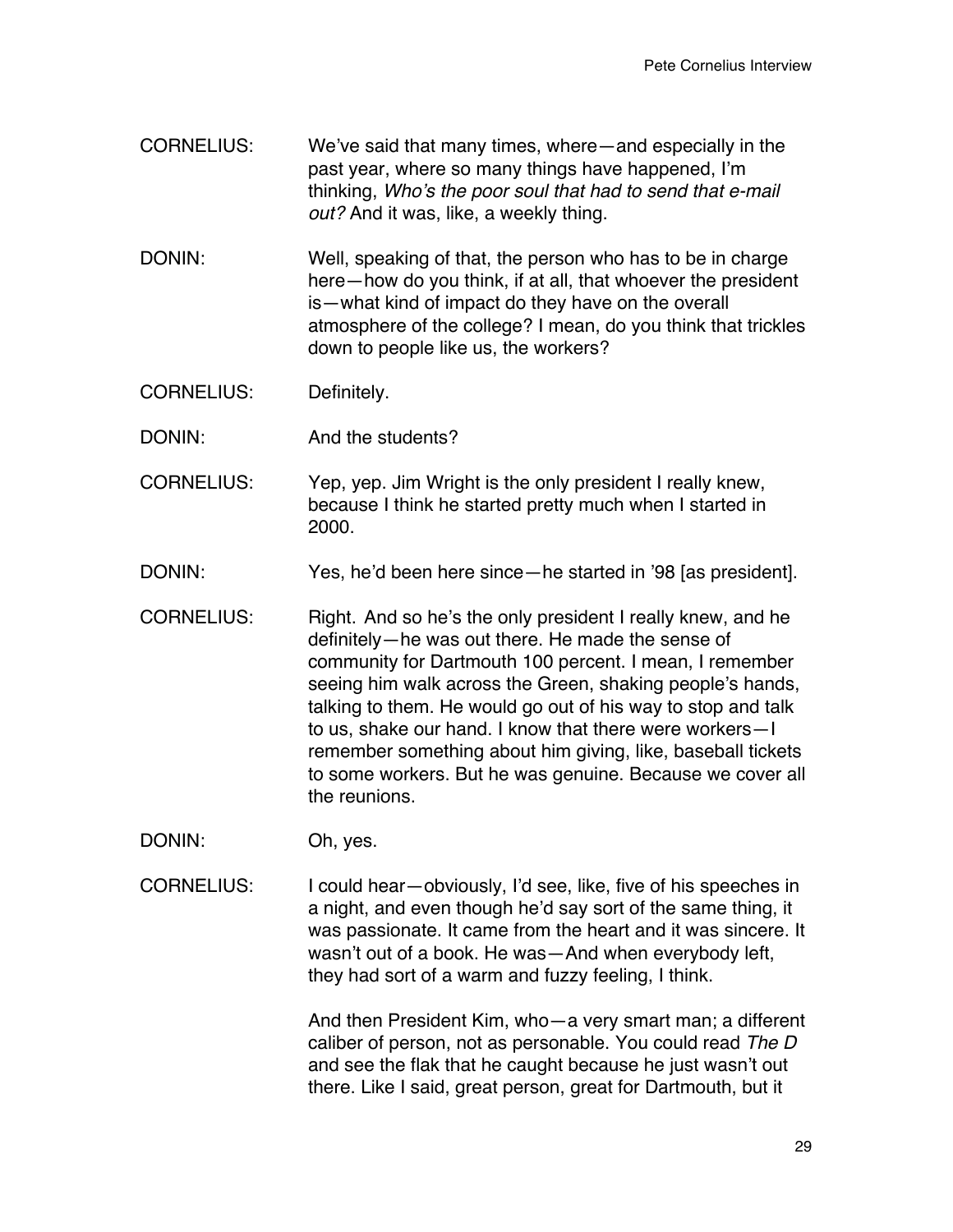changed—and that was part of the economic downturn, so it was a tough time for him anyways, but you could see where he was trying to fit in, but it wasn't the same.

And I—this is my personal feeling. I think with President Hanlon, picking somebody that has Dartmouth roots is so good for Dartmouth.

- DONIN: Yep.
- CORNELIUS: And President Jim Kim didn't have Dartmouth roots, so you don't have that feeling. And I feel that way because I've done so many reunions, and I can see how passionate people are, or alumni are, for Dartmouth. And when a Dartmouth alum is talking to you, speaking to you and saying, "If you give to Dartmouth, this is great"—and they feel it, and I've seen some of those checks. So uh—
- DONIN: Yeah. There's something about those Dartmouth alums, isn't there?
- CORNELIUS: Right. Yep.
- DONIN: Something in the air up here; something in the water. I don't know what it is. [Laughs.]
- CORNELIUS: So, yeah, definitely the president makes it—I really think—I can see in President Hanlon a lot of Jim Wright. He seems—
- DONIN: A lot of the same characteristics.
- CORNELIUS: Yeah, same qualities.
- DONIN: Yeah.
- CORNELIUS: So—
- DONIN: I think everybody's looking forward to the inauguration-
- CORNELIUS: Yep.
- DONIN: — and getting started with—